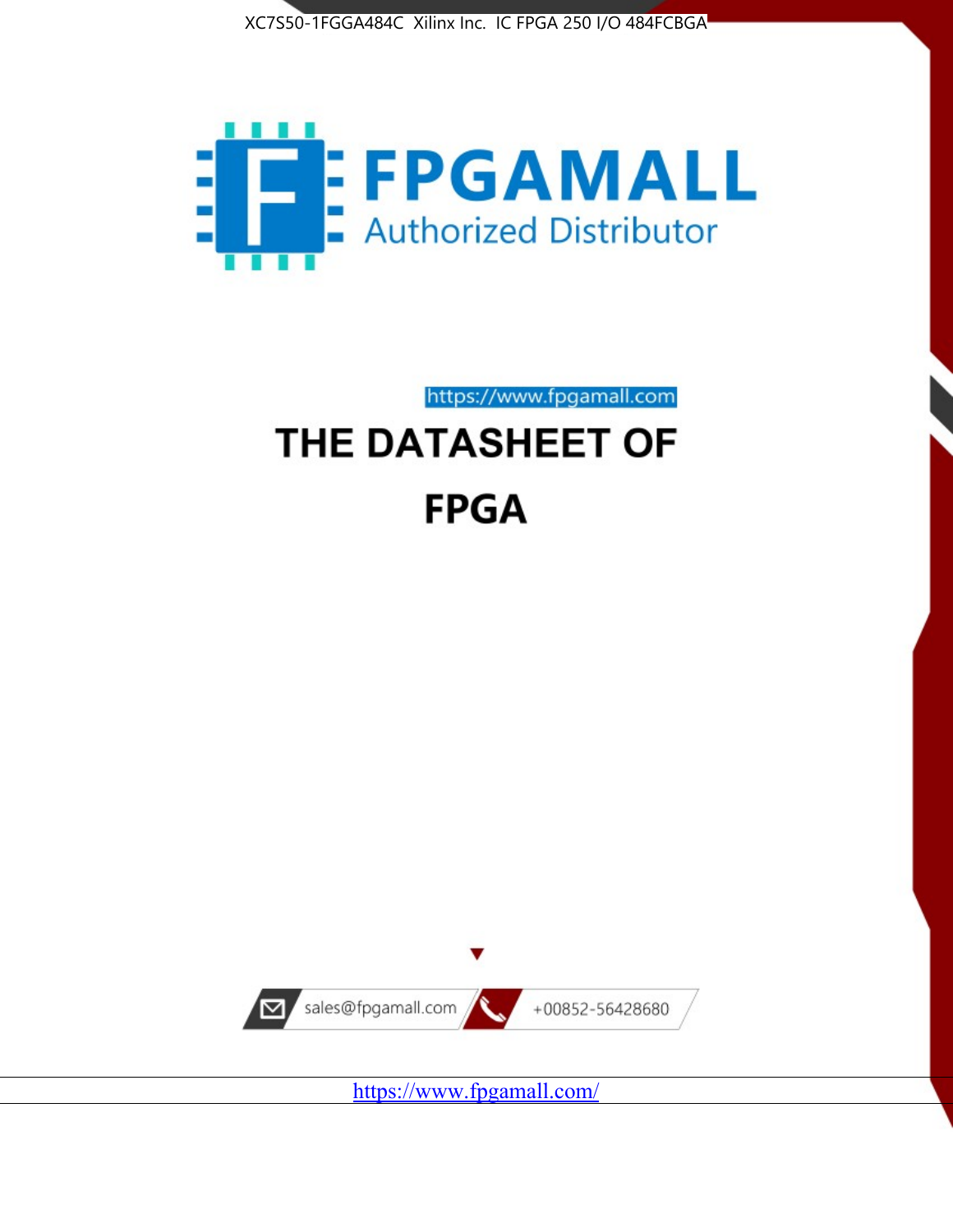# **EXALINX**

# **7 Series FPGAs Data Sheet: Overview**

DS180 (v2.6) February 27, 2018 **Product Specification**

## **General Description**

Xilinx® 7 series FPGAs comprise four FPGA families that address the complete range of system requirements, ranging from low cost, small form factor, cost-sensitive, high-volume applications to ultra high-end connectivity bandwidth, logic capacity, and signal processing capability for the most demanding high-performance applications. The 7 series FPGAs include:

- Spartan®-7 Family: Optimized for low cost, lowest power, and high I/O performance. Available in low-cost, very small form-factor packaging for smallest PCB footprint.
- Artix®-7 Family: Optimized for low power applications requiring serial transceivers and high DSP and logic throughput. Provides the lowest total bill of materials cost for high-throughput, cost-sensitive applications.
- Kintex®-7 Family: Optimized for best price-performance with a 2X improvement compared to previous generation, enabling a new class of FPGAs.
- Virtex®-7 Family: Optimized for highest system performance and capacity with a 2X improvement in system performance. Highest capability devices enabled by stacked silicon interconnect (SSI) technology

Built on a state-of-the-art, high-performance, low-power (HPL), 28 nm, high-k metal gate (HKMG) process technology, 7 series FPGAs enable an unparalleled increase in system performance with 2.9 Tb/s of I/O bandwidth, 2 million logic cell capacity, and 5.3 TMAC/s DSP, while consuming 50% less power than previous generation devices to offer a fully programmable alternative to ASSPs and ASICs.

# **Summary of 7 Series FPGA Features**

- Advanced high-performance FPGA logic based on real 6-input lookup table (LUT) technology configurable as distributed memory.
- 36 Kb dual-port block RAM with built-in FIFO logic for on-chip data buffering.
- High-performance SelectIO™ technology with support for DDR3 interfaces up to 1,866 Mb/s.
- High-speed serial connectivity with built-in multi-gigabit transceivers from 600 Mb/s to max. rates of 6.6 Gb/s up to 28.05 Gb/s, offering a special low-power mode, optimized for chip-to-chip interfaces.
- A user configurable analog interface (XADC), incorporating dual 12-bit 1MSPS analog-to-digital converters with on-chip thermal and supply sensors.
- DSP slices with 25 x 18 multiplier, 48-bit accumulator, and pre-adder for high-performance filtering, including optimized symmetric coefficient filtering.
- Powerful clock management tiles (CMT), combining phase-locked loop (PLL) and mixed-mode clock manager (MMCM) blocks for high precision and low jitter.
- Quickly deploy embedded processing with MicroBlaze<sup>™</sup> processor.
- Integrated block for PCI Express® (PCIe), for up to x8 Gen3 Endpoint and Root Port designs.
- Wide variety of configuration options, including support for commodity memories, 256-bit AES encryption with HMAC/SHA-256 authentication, and built-in SEU detection and correction.
- Low-cost, wire-bond, bare-die flip-chip, and high signal integrity flipchip packaging offering easy migration between family members in the same package. All packages available in Pb-free and selected packages in Pb option.
- Designed for high performance and lowest power with 28 nm, HKMG, HPL process, 1.0V core voltage process technology and 0.9V core voltage option for even lower power.

| <b>Max. Capability</b>         | Spartan-7           | Artix-7                                    | Kintex-7                                              | Virtex-7                                |
|--------------------------------|---------------------|--------------------------------------------|-------------------------------------------------------|-----------------------------------------|
| Logic Cells                    | 102K                | 215K                                       | 478K                                                  | 1,955K                                  |
| Block RAM <sup>(1)</sup>       | 4.2 Mb              | 13 Mb                                      | 34 Mb                                                 | 68 Mb                                   |
| <b>DSP Slices</b>              | 160                 | 740                                        | 1,920                                                 | 3,600                                   |
| DSP Performance <sup>(2)</sup> | 176 GMAC/s          | 929 GMAC/s                                 | 2,845 GMAC/s                                          | 5,335 GMAC/s                            |
| MicroBlaze CPU <sup>(3)</sup>  | 260 DMIPs           | 303 DMIPs                                  | 438 DMIPs                                             | 441 DMIPs                               |
| Transceivers                   |                     | 16                                         | 32                                                    | 96                                      |
| <b>Transceiver Speed</b>       |                     | $6.6$ Gb/s                                 | $12.5$ Gb/s                                           | 28.05 Gb/s                              |
| Serial Bandwidth               |                     | $211$ Gb/s                                 | 800 Gb/s                                              | 2,784 Gb/s                              |
| <b>PCIe Interface</b>          | -                   | x4 Gen2                                    | x8 Gen2                                               | x8 Gen3                                 |
| Memory Interface               | 800 Mb/s            | 1.066 Mb/s                                 | 1.866 Mb/s                                            | 1.866 Mb/s                              |
| I/O Pins                       | 400                 | 500                                        | 500                                                   | 1,200                                   |
| I/O Voltage                    | $1.2V - 3.3V$       | $1.2V - 3.3V$                              | $1.2V - 3.3V$                                         | $1.2V - 3.3V$                           |
| Package Options                | Low-Cost. Wire-Bond | Low-Cost, Wire-Bond,<br>Bare-Die Flip-Chip | Bare-Die Flip-Chip and High-<br>Performance Flip-Chip | <b>Highest Performance</b><br>Flip-Chip |

#### *Table 1:* **7 Series Families Comparison**

#### **Notes:**

1. Additional memory available in the form of distributed RAM.

2. Peak DSP performance numbers are based on symmetrical filter implementation.<br>3. Peak MicroBlaze CPU performance numbers based on microcontroller preset.

Peak MicroBlaze CPU performance numbers based on microcontroller preset.

© Copyright 2010–2018 Xilinx, Inc., Xilinx, the Xilinx logo, Artix, ISE, Kintex, Spartan, Virtex, Vivado, Zynq, and other designated brands included herein are trademarks of Xilinx in the United States and other countries. PCI Express is a trademark of PCI-SIG and used under license. All other trademarks are the property of their respective owners.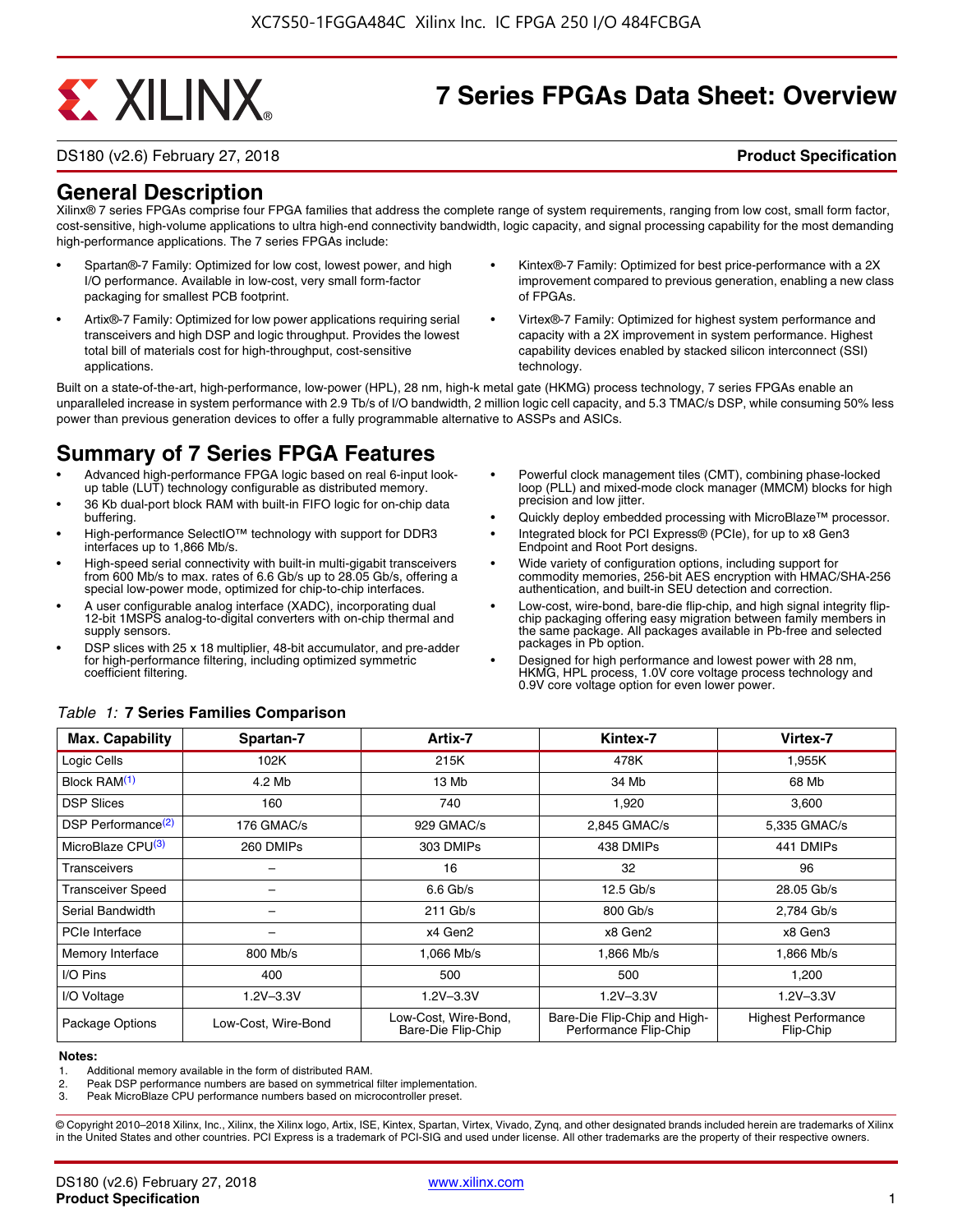# **Spartan-7 FPGA Feature Summary**

#### *Table 2:* **Spartan-7 FPGA Feature Summary by Device**

|               |                |                       | <b>CLB</b>                            |                                     |              | <b>Block RAM Blocks</b> <sup>(3)</sup> |             |                     |             |             |                              |                                   |                              |
|---------------|----------------|-----------------------|---------------------------------------|-------------------------------------|--------------|----------------------------------------|-------------|---------------------|-------------|-------------|------------------------------|-----------------------------------|------------------------------|
| <b>Device</b> | Logic<br>Cells | Slices <sup>(1)</sup> | Max<br><b>Distributed</b><br>RAM (Kb) | <b>DSP</b><br>Slices <sup>(2)</sup> | <b>18 Kb</b> | 36 Kb                                  | Max<br>(Kb) | CMTS <sup>(4)</sup> | <b>PCle</b> | GT          | <b>XADC</b><br><b>Blocks</b> | Total I/O<br>Banks <sup>(5)</sup> | <b>Max User</b><br><b>VO</b> |
| XC7S6         | 6,000          | 938                   | 70                                    | 10                                  | 10           | 5                                      | 180         | 2                   | $\Omega$    | $\Omega$    | $\Omega$                     | 2                                 | 100                          |
| <b>XC7S15</b> | 12,800         | 2,000                 | 150                                   | 20                                  | 20           | 10                                     | 360         | 2                   | 0           | $\mathbf 0$ | 0                            | 2                                 | 100                          |
| <b>XC7S25</b> | 23,360         | 3,650                 | 313                                   | 80                                  | 90           | 45                                     | 1,620       | 3                   | 0           | 0           |                              | 3                                 | 150                          |
| <b>XC7S50</b> | 52,160         | 8,150                 | 600                                   | 120                                 | 150          | 75                                     | 2,700       | 5                   | $\Omega$    | 0           |                              | 5                                 | 250                          |
| <b>XC7S75</b> | 76,800         | 12.000                | 832                                   | 140                                 | 180          | 90                                     | 3,240       | 8                   | 0           | 0           |                              | 8                                 | 400                          |
| XC7S100       | 102,400        | 16,000                | 1,100                                 | 160                                 | 240          | 120                                    | 4,320       | 8                   | 0           | $\mathbf 0$ |                              | 8                                 | 400                          |

#### **Notes:**

1. Each 7 series FPGA slice contains four LUTs and eight flip-flops; only some slices can use their LUTs as distributed RAM or SRLs.<br>2. Each DSP slice contains a pre-adder. a 25 x 18 multiplier. an adder. and an accumulato

2. Each DSP slice contains a pre-adder, a 25 x 18 multiplier, an adder, and an accumulator. 3. Block RAMs are fundamentally 36 Kb in size; each block can also be used as two independent 18 Kb blocks.

4. Each CMT contains one MMCM and one PLL.

5. Does not include configuration Bank 0.

#### *Table 3:* **Spartan-7 FPGA Device-Package Combinations and Maximum I/Os**

| Package         | CPGA196      | <b>CSGA225</b> | <b>CSGA324</b> | FTGB196    | <b>FGGA484</b> | <b>FGGA676</b> |
|-----------------|--------------|----------------|----------------|------------|----------------|----------------|
| Size (mm)       | $8 \times 8$ | $13 \times 13$ | $15 \times 15$ | 15 x 15    | 23 x 23        | 27 x 27        |
| Ball Pitch (mm) | 0.5          | 0.8            | 0.8            | 1.0        | 1.0            | 1.0            |
| <b>Device</b>   | HR $l$ (1)   | HR $UO(1)$     | HR $UO(1)$     | HR $l$ (1) | HR $UO(1)$     | HR $UO(1)$     |
| XC7S6           | 100          | 100            |                | 100        |                |                |
| <b>XC7S15</b>   | 100          | 100            |                | 100        |                |                |
| <b>XC7S25</b>   |              | 150            | 150            | 100        |                |                |
| <b>XC7S50</b>   |              |                | 210            | 100        | 250            |                |
| <b>XC7S75</b>   |              |                |                |            | 338            | 400            |
| <b>XC7S100</b>  |              |                |                |            | 338            | 400            |

#### **Notes:**

1. HR = High-range I/O with support for I/O voltage from 1.2V to 3.3V.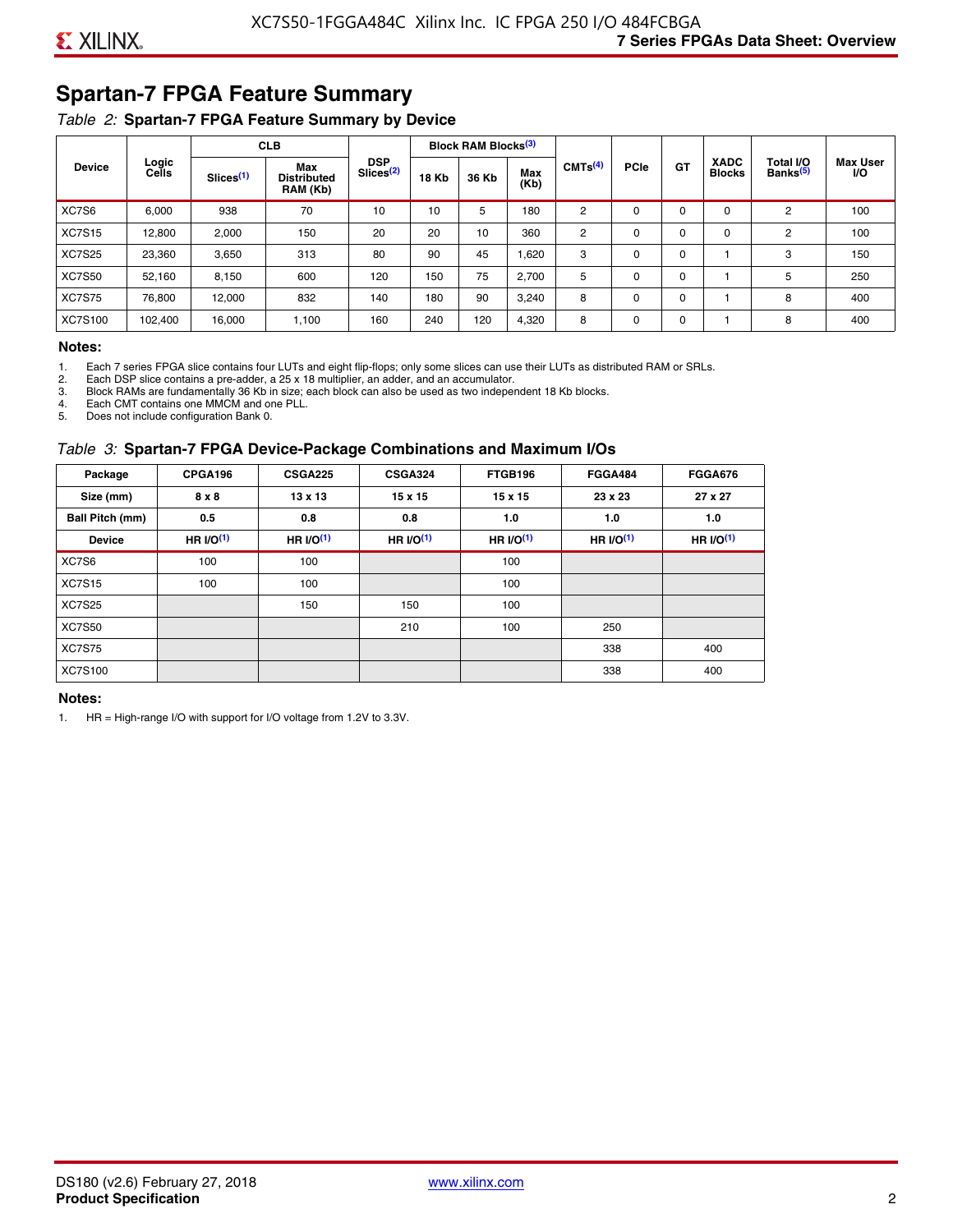# **Artix-7 FPGA Feature Summary**

#### *Table 4:* **Artix-7 FPGA Feature Summary by Device**

|                 |                |                       | <b>Configurable Logic Blocks</b><br>(CLBs) | <b>DSP48E1</b>        |              | Block RAM Blocks <sup>(3)</sup> |             |                     |              |             | <b>XADC</b>   | Total I/O            | <b>Max User</b>    |
|-----------------|----------------|-----------------------|--------------------------------------------|-----------------------|--------------|---------------------------------|-------------|---------------------|--------------|-------------|---------------|----------------------|--------------------|
| <b>Device</b>   | Logic<br>Cells | Slices <sup>(1)</sup> | Max<br><b>Distributed</b><br>RAM (Kb)      | Slices <sup>(2)</sup> | <b>18 Kb</b> | 36 Kb                           | Max<br>(Kb) | CMTS <sup>(4)</sup> | $PCle^{(5)}$ | <b>GTPs</b> | <b>Blocks</b> | Banks <sup>(6)</sup> | I/O <sub>(7)</sub> |
| XC7A12T         | 12,800         | 2,000                 | 171                                        | 40                    | 40           | 20                              | 720         | 3                   |              | 2           |               | 3                    | 150                |
| XC7A15T         | 16,640         | 2,600                 | 200                                        | 45                    | 50           | 25                              | 900         | 5                   |              | 4           |               | 5                    | 250                |
| XC7A25T         | 23,360         | 3,650                 | 313                                        | 80                    | 90           | 45                              | .620        | 3                   |              | 4           |               | 3                    | 150                |
| XC7A35T         | 33,280         | 5,200                 | 400                                        | 90                    | 100          | 50                              | 1,800       | 5                   |              | 4           |               | 5                    | 250                |
| XC7A50T         | 52,160         | 8.150                 | 600                                        | 120                   | 150          | 75                              | 2.700       | 5                   |              | 4           |               | 5                    | 250                |
| XC7A75T         | 75,520         | 11,800                | 892                                        | 180                   | 210          | 105                             | 3,780       | 6                   |              | 8           |               | 6                    | 300                |
| <b>XC7A100T</b> | 101.440        | 15,850                | 1.188                                      | 240                   | 270          | 135                             | 4,860       | 6                   |              | 8           |               | 6                    | 300                |
| <b>XC7A200T</b> | 215,360        | 33,650                | 2,888                                      | 740                   | 730          | 365                             | 13,140      | 10                  |              | 16          |               | 10                   | 500                |

**Notes:**  Each 7 series FPGA slice contains four LUTs and eight flip-flops; only some slices can use their LUTs as distributed RAM or SRLs.

2. Each DSP slice contains a pre-adder, a 25 x 18 multiplier, an adder, and an accumulator.

3. Block RAMs are fundamentally 36 Kb in size; each block can also be used as two independent 18 Kb blocks.

4. Each CMT contains one MMCM and one PLL.<br>5. Artix-7 FPGA Interface Blocks for PCI Express

5. Artix-7 FPGA Interface Blocks for PCI Express support up to x4 Gen 2.<br>6. Does not include configuration Bank 0.

6. Does not include configuration Bank 0.

This number does not include GTP transceivers.

#### *Table 5:* **Artix-7 FPGA Device-Package Combinations and Maximum I/Os**

| Package <sup>(1)</sup>    |            | <b>CPG236</b>     |                | <b>CPG238</b>  |            | <b>CSG324</b> |                | <b>CSG325</b>     |       | <b>FTG256</b>     |            | <b>SBG484</b>     |                | FGG484 <sup>(2)</sup> |                | FBG484 <sup>(2)</sup> |       | FGG676 <sup>(3)</sup> |            | FBG676 <sup>(3)</sup> |            | <b>FFG1156</b> |
|---------------------------|------------|-------------------|----------------|----------------|------------|---------------|----------------|-------------------|-------|-------------------|------------|-------------------|----------------|-----------------------|----------------|-----------------------|-------|-----------------------|------------|-----------------------|------------|----------------|
| Size (mm)                 |            | $10 \times 10$    |                | $10 \times 10$ |            | 15 x 15       |                | 15 x 15           |       | $17 \times 17$    |            | $19 \times 19$    |                | 23 x 23               |                | 23 x 23               |       | 27 x 27               |            | 27 x 27               |            | 35 x 35        |
| <b>Ball Pitch</b><br>(mm) |            | 0.5               |                | 0.5            |            | 0.8           | 0.8            |                   |       | 1.0               |            | 0.8               |                | 1.0                   |                | 1.0                   |       | 1.0                   |            | 1.0                   |            | 1.0            |
| <b>Device</b>             | <b>GTP</b> | <b>VO</b>         | <b>GTP</b>     | <b>VO</b>      | <b>GTP</b> | <b>VO</b>     | <b>GTP</b>     | <b>VO</b>         | G(TP) | VO.               | <b>GTP</b> | VO.               | G(TP)          | <b>VO</b>             | <b>GTP</b>     | <b>VO</b>             | G(TP) | <b>VO</b>             | <b>GTP</b> | <b>VO</b>             | <b>GTP</b> | <b>VO</b>      |
|                           | (4)        | HR <sup>(5)</sup> | (4)            | HR(5)          | (4)        | HP(5)         | (4)            | HR <sup>(5)</sup> |       | HR <sup>(5)</sup> |            | HR <sup>(5)</sup> |                | HR <sup>(5)</sup>     |                | HR <sup>(5)</sup>     |       | HR <sup>(5)</sup>     |            | HR <sup>(5)</sup>     |            | HR(5)          |
| XC7A12T                   |            |                   | $\overline{2}$ | 112            |            |               | $\overline{2}$ | 150               |       |                   |            |                   |                |                       |                |                       |       |                       |            |                       |            |                |
| XC7A15T                   | 2          | 106               |                |                | 0          | 210           | 4              | 150               | 0     | 170               |            |                   | $\overline{4}$ | 250                   |                |                       |       |                       |            |                       |            |                |
| XC7A25T                   |            |                   | 2              | 112            |            |               | 4              | 150               |       |                   |            |                   |                |                       |                |                       |       |                       |            |                       |            |                |
| XC7A35T                   | 2          | 106               |                |                | 0          | 210           | 4              | 150               | 0     | 170               |            |                   | 4              | 250                   |                |                       |       |                       |            |                       |            |                |
| XC7A50T                   | 2          | 106               |                |                | 0          | 210           | 4              | 150               | 0     | 170               |            |                   | 4              | 250                   |                |                       |       |                       |            |                       |            |                |
| XC7A75T                   |            |                   |                |                | 0          | 210           |                |                   | 0     | 170               |            |                   | 4              | 285                   |                |                       | 8     | 300                   |            |                       |            |                |
| <b>XC7A100T</b>           |            |                   |                |                | 0          | 210           |                |                   | 0     | 170               |            |                   | $\overline{4}$ | 285                   |                |                       | 8     | 300                   |            |                       |            |                |
| <b>XC7A200T</b>           |            |                   |                |                |            |               |                |                   |       |                   | 4          | 285               |                |                       | $\overline{4}$ | 285                   |       |                       | 8          | 400                   | 16         | 500            |

#### **Notes:**

1. All packages listed are Pb-free (SBG, FBG, FFG with exemption 15). Some packages are available in Pb option.

2. Devices in FGG484 and FBG484 are footprint compatible.

3. Devices in FGG676 and FBG676 are footprint compatible.

4. GTP transceivers in CP, CS, FT, and FG packages support data rates up to 6.25 Gb/s.<br>5. HR = High-range I/O with support for I/O voltage from 1.2V to 3.3V.

HR = High-range I/O with support for I/O voltage from 1.2V to 3.3V.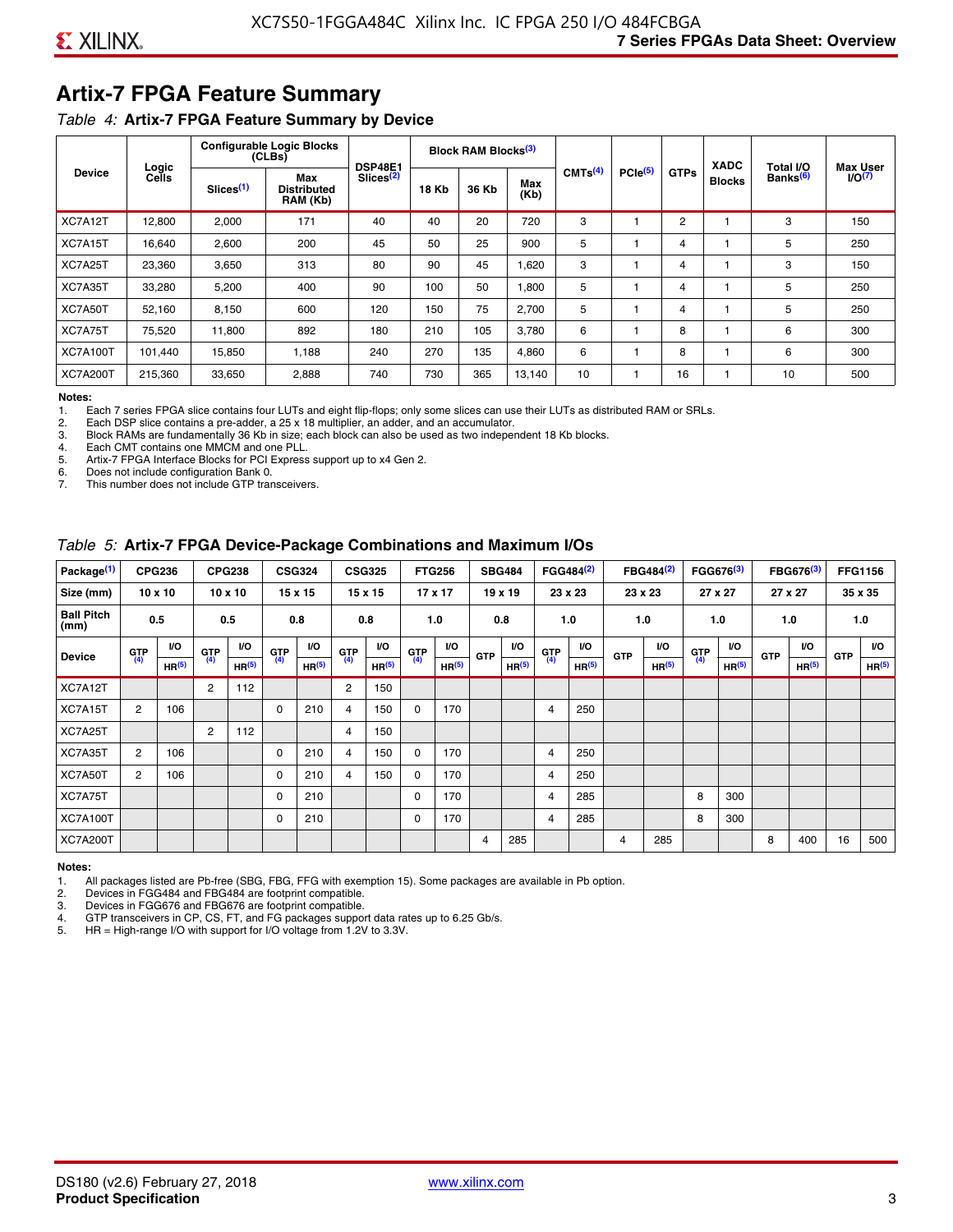# **Kintex-7 FPGA Feature Summary**

#### *Table 6:* **Kintex-7 FPGA Feature Summary by Device**

|                 |                |                       | <b>Configurable Logic</b><br><b>Blocks (CLBs)</b> | <b>DSP</b>            |              | <b>Block RAM Blocks</b> <sup>(3)</sup> |          |                     |                     |             | <b>XADC</b>   | Total I/O            | Max                        |
|-----------------|----------------|-----------------------|---------------------------------------------------|-----------------------|--------------|----------------------------------------|----------|---------------------|---------------------|-------------|---------------|----------------------|----------------------------|
| <b>Device</b>   | Logic<br>Cells | Slices <sup>(1)</sup> | Max<br>Distributed<br>RAM (Kb)                    | Slices <sup>(2)</sup> | <b>18 Kb</b> | 36 Kb                                  | Max (Kb) | CMTS <sup>(4)</sup> | PCle <sup>(5)</sup> | <b>GTXs</b> | <b>Blocks</b> | Banks <sup>(6)</sup> | User<br>1/0 <sup>(7)</sup> |
| XC7K70T         | 65.600         | 10.250                | 838                                               | 240                   | 270          | 135                                    | 4,860    | 6                   |                     | 8           |               | 6                    | 300                        |
| <b>XC7K160T</b> | 162,240        | 25,350                | 2,188                                             | 600                   | 650          | 325                                    | 11.700   | 8                   |                     | 8           |               | 8                    | 400                        |
| <b>XC7K325T</b> | 326.080        | 50,950                | 4.000                                             | 840                   | 890          | 445                                    | 16,020   | 10                  |                     | 16          |               | 10                   | 500                        |
| <b>XC7K355T</b> | 356.160        | 55,650                | 5,088                                             | 1.440                 | 1.430        | 715                                    | 25,740   | 6                   |                     | 24          |               | 6                    | 300                        |
| <b>XC7K410T</b> | 406.720        | 63,550                | 5,663                                             | .540                  | 1.590        | 795                                    | 28,620   | 10                  |                     | 16          |               | 10                   | 500                        |
| <b>XC7K420T</b> | 416.960        | 65.150                | 5,938                                             | 1,680                 | 1.670        | 835                                    | 30,060   | 8                   |                     | 32          |               | 8                    | 400                        |
| <b>XC7K480T</b> | 477,760        | 74,650                | 6,788                                             | 1,920                 | 1,910        | 955                                    | 34,380   | 8                   |                     | 32          |               | 8                    | 400                        |

#### **Notes:**

1. Each 7 series FPGA slice contains four LUTs and eight flip-flops; only some slices can use their LUTs as distributed RAM or SRLs.<br>2. Each DSP slice contains a pre-adder, a 25 x 18 multiplier, an adder, and an accumulato

Each DSP slice contains a pre-adder, a 25 x 18 multiplier, an adder, and an accumulator.

3. Block RAMs are fundamentally 36 Kb in size; each block can also be used as two independent 18 Kb blocks.

4. Each CMT contains one MMCM and one PLL.

5. Kintex-7 FPGA Interface Blocks for PCI Express support up to x8 Gen 2.

6. Does not include configuration Bank 0.

7. This number does not include GTX transceivers.

#### *Table 7:* **Kintex-7 FPGA Device-Package Combinations and Maximum I/Os**

| Package <sup>(1)</sup>    |            | <b>FBG484</b>     |                   |            | FBG676 <sup>(2)</sup> |                   |            | FFG676 <sup>(2)</sup> |                   |            | FBG900 <sup>(3)</sup> |                   |            | FFG900 <sup>(3)</sup> |                   |            | <b>FFG901</b>     |                   |            | <b>FFG1156</b>    |                   |
|---------------------------|------------|-------------------|-------------------|------------|-----------------------|-------------------|------------|-----------------------|-------------------|------------|-----------------------|-------------------|------------|-----------------------|-------------------|------------|-------------------|-------------------|------------|-------------------|-------------------|
| Size (mm)                 |            | 23 x 23           |                   |            | 27 x 27               |                   |            | 27 x 27               |                   |            | 31 x 31               |                   |            | 31 x 31               |                   |            | 31 x 31           |                   |            | 35 x 35           |                   |
| <b>Ball Pitch</b><br>(mm) |            | 1.0               |                   |            | 1.0                   |                   |            | 1.0                   |                   |            | 1.0                   |                   |            | 1.0                   |                   |            | 1.0               |                   |            | 1.0               |                   |
| <b>Device</b>             | <b>GTX</b> |                   | VO.               | <b>GTX</b> | <b>VO</b>             |                   | <b>GTX</b> |                       | <b>VO</b>         | <b>GTX</b> |                       | <b>VO</b>         | <b>GTX</b> | <b>VO</b>             |                   | <b>GTX</b> |                   | VO                | <b>GTX</b> | <b>VO</b>         |                   |
|                           | (4)        | HR <sup>(5)</sup> | HP <sup>(6)</sup> | (4)        | HR <sup>(5)</sup>     | HP <sup>(6)</sup> |            | HR <sup>(5)</sup>     | HP <sup>(6)</sup> | (4)        | HR <sup>(5)</sup>     | HP <sup>(6)</sup> |            | HR <sup>(5)</sup>     | HP <sup>(6)</sup> |            | HR <sup>(5)</sup> | HP <sup>(6)</sup> |            | HR <sup>(5)</sup> | HP <sup>(6)</sup> |
| XC7K70T                   | 4          | 185               | 100               | 8          | 200                   | 100               |            |                       |                   |            |                       |                   |            |                       |                   |            |                   |                   |            |                   |                   |
| <b>XC7K160T</b>           | 4          | 185               | 100               | 8          | 250                   | 150               | 8          | 250                   | 150               |            |                       |                   |            |                       |                   |            |                   |                   |            |                   |                   |
| <b>XC7K325T</b>           |            |                   |                   | 8          | 250                   | 150               | 8          | 250                   | 150               | 16         | 350                   | 150               | 16         | 350                   | 150               |            |                   |                   |            |                   |                   |
| <b>XC7K355T</b>           |            |                   |                   |            |                       |                   |            |                       |                   |            |                       |                   |            |                       |                   | 24         | 300               | 0                 |            |                   |                   |
| <b>XC7K410T</b>           |            |                   |                   | 8          | 250                   | 150               | 8          | 250                   | 150               | 16         | 350                   | 150               | 16         | 350                   | 150               |            |                   |                   |            |                   |                   |
| <b>XC7K420T</b>           |            |                   |                   |            |                       |                   |            |                       |                   |            |                       |                   |            |                       |                   | 28         | 380               | $\Omega$          | 32         | 400               | $\Omega$          |
| <b>XC7K480T</b>           |            |                   |                   |            |                       |                   |            |                       |                   |            |                       |                   |            |                       |                   | 28         | 380               | 0                 | 32         | 400               | $\Omega$          |

#### **Notes:**

1. All packages listed are Pb-free (FBG, FFG with exemption 15). Some packages are available in Pb option.

2. Devices in FBG676 and FFG676 are footprint compatible.

3. Devices in FBG900 and FFG900 are footprint compatible. 4. GTX transceivers in FB packages support the following maximum data rates: 10.3Gb/s in FBG484; 6.6Gb/s in FBG676 and FBG900. Refer to *Kintex-7 FPGAs Data Sheet: DC and AC Switching Characteristics* [\(DS182](https://www.xilinx.com/support/documentation/data_sheets/ds182_Kintex_7_Data_Sheet.pdf)) for details.

5. HR = High-range I/O with support for I/O voltage from 1.2V to 3.3V.

6. HP = High-performance I/O with support for I/O voltage from 1.2V to 1.8V.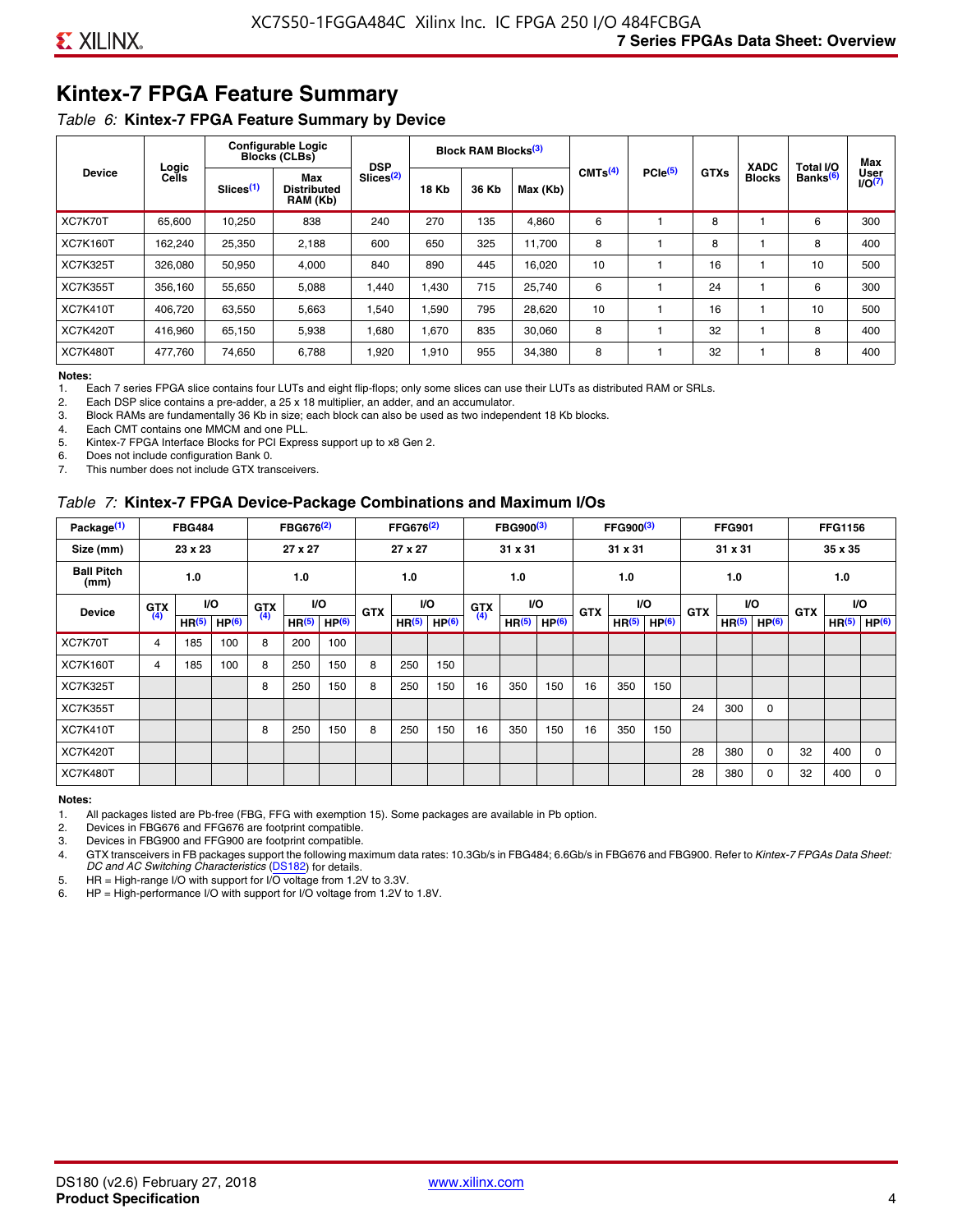# **Virtex-7 FPGA Feature Summary**

#### *Table 8:* **Virtex-7 FPGA Feature Summary**

|                       |                |                       | <b>Configurable Logic</b><br><b>Blocks (CLBs)</b> | <b>DSP</b>            |       | <b>Block RAM Blocks<sup>(4)</sup></b> |             | <b>CMTs</b> | <b>PCle</b>    |            |            |            | <b>XADC</b>   | Total I/O            | Max                        |                |
|-----------------------|----------------|-----------------------|---------------------------------------------------|-----------------------|-------|---------------------------------------|-------------|-------------|----------------|------------|------------|------------|---------------|----------------------|----------------------------|----------------|
| Device <sup>(1)</sup> | Logic<br>Cells | Slices <sup>(2)</sup> | Max<br><b>Distributed</b><br>RAM (Kb)             | Slices <sup>(3)</sup> | 18 Kb | 36 Kb                                 | Max<br>(Kb) | (5)         | (6)            | <b>GTX</b> | <b>GTH</b> | <b>GTZ</b> | <b>Blocks</b> | Banks <sup>(7)</sup> | <b>User</b><br>$1/O^{(8)}$ | SLRs(9)        |
| <b>XC7V585T</b>       | 582,720        | 91,050                | 6,938                                             | 1,260                 | 1,590 | 795                                   | 28,620      | 18          | 3              | 36         | 0          | $\Omega$   |               | 17                   | 850                        | N/A            |
| XC7V2000T             | 1,954,560      | 305,400               | 21,550                                            | 2,160                 | 2,584 | ,292                                  | 46,512      | 24          | 4              | 36         | 0          | 0          |               | 24                   | ,200                       | 4              |
| XC7VX330T             | 326,400        | 51,000                | 4,388                                             | 1,120                 | 1,500 | 750                                   | 27,000      | 14          | $\overline{2}$ | 0          | 28         | 0          |               | 14                   | 700                        | N/A            |
| XC7VX415T             | 412,160        | 64,400                | 6,525                                             | 2,160                 | 1.760 | 880                                   | 31,680      | 12          | $\overline{2}$ | 0          | 48         | $\Omega$   |               | 12                   | 600                        | N/A            |
| XC7VX485T             | 485,760        | 75,900                | 8,175                                             | 2,800                 | 2,060 | 1,030                                 | 37,080      | 14          | 4              | 56         | 0          | $\Omega$   |               | 14                   | 700                        | N/A            |
| XC7VX550T             | 554,240        | 86,600                | 8,725                                             | 2,880                 | 2,360 | 1,180                                 | 42,480      | 20          | $\overline{2}$ | $\Omega$   | 80         | $\Omega$   |               | 16                   | 600                        | N/A            |
| XC7VX690T             | 693,120        | 108,300               | 10,888                                            | 3,600                 | 2,940 | 1,470                                 | 52,920      | 20          | 3              | 0          | 80         | $\Omega$   |               | 20                   | 1,000                      | N/A            |
| XC7VX980T             | 979,200        | 153,000               | 13,838                                            | 3,600                 | 3,000 | 1,500                                 | 54,000      | 18          | 3              | 0          | 72         | $\Omega$   |               | 18                   | 900                        | N/A            |
| XC7VX1140T            | 1,139,200      | 178,000               | 17,700                                            | 3,360                 | 3,760 | 1,880                                 | 67,680      | 24          | 4              | 0          | 96         | 0          |               | 22                   | 1,100                      | 4              |
| XC7VH580T             | 580,480        | 90,700                | 8,850                                             | 1,680                 | 1,880 | 940                                   | 33,840      | 12          | $\overline{c}$ | 0          | 48         | 8          |               | 12                   | 600                        | $\overline{2}$ |
| XC7VH870T             | 876,160        | 136,900               | 13,275                                            | 2,520                 | 2,820 | 1,410                                 | 50,760      | 18          | 3              | 0          | 72         | 16         |               | 6                    | 300                        | 3              |

#### **Notes:**

1. EasyPath™-7 FPGAs are also available to provide a fast, simple, and risk-free solution for cost reducing Virtex-7 T and Virtex-7 XT FPGA designs

2. Each 7 series FPGA slice contains four LUTs and eight flip-flops; only some slices can use their LUTs as distributed RAM or SRLs.

Each DSP slice contains a pre-adder, a 25 x 18 multiplier, an adder, and an accumulator.

4. Block RAMs are fundamentally 36 Kb in size; each block can also be used as two independent 18 Kb blocks.

5. Each CMT contains one MMCM and one PLL.

6. Virtex-7 T FPGA Interface Blocks for PCI Express support up to x8 Gen 2. Virtex-7 XT and Virtex-7 HT Interface Blocks for PCI Express support up to x8 Gen 3, with the exception of the XC7VX485T device, which supports x8 Gen 2.

7. Does not include configuration Bank 0.

8. This number does not include GTX, GTH, or GTZ transceivers.

9. Super logic regions (SLRs) are the constituent parts of FPGAs that use SSI technology. Virtex-7 HT devices use SSI technology to connect SLRs with 28.05 Gb/s transceivers.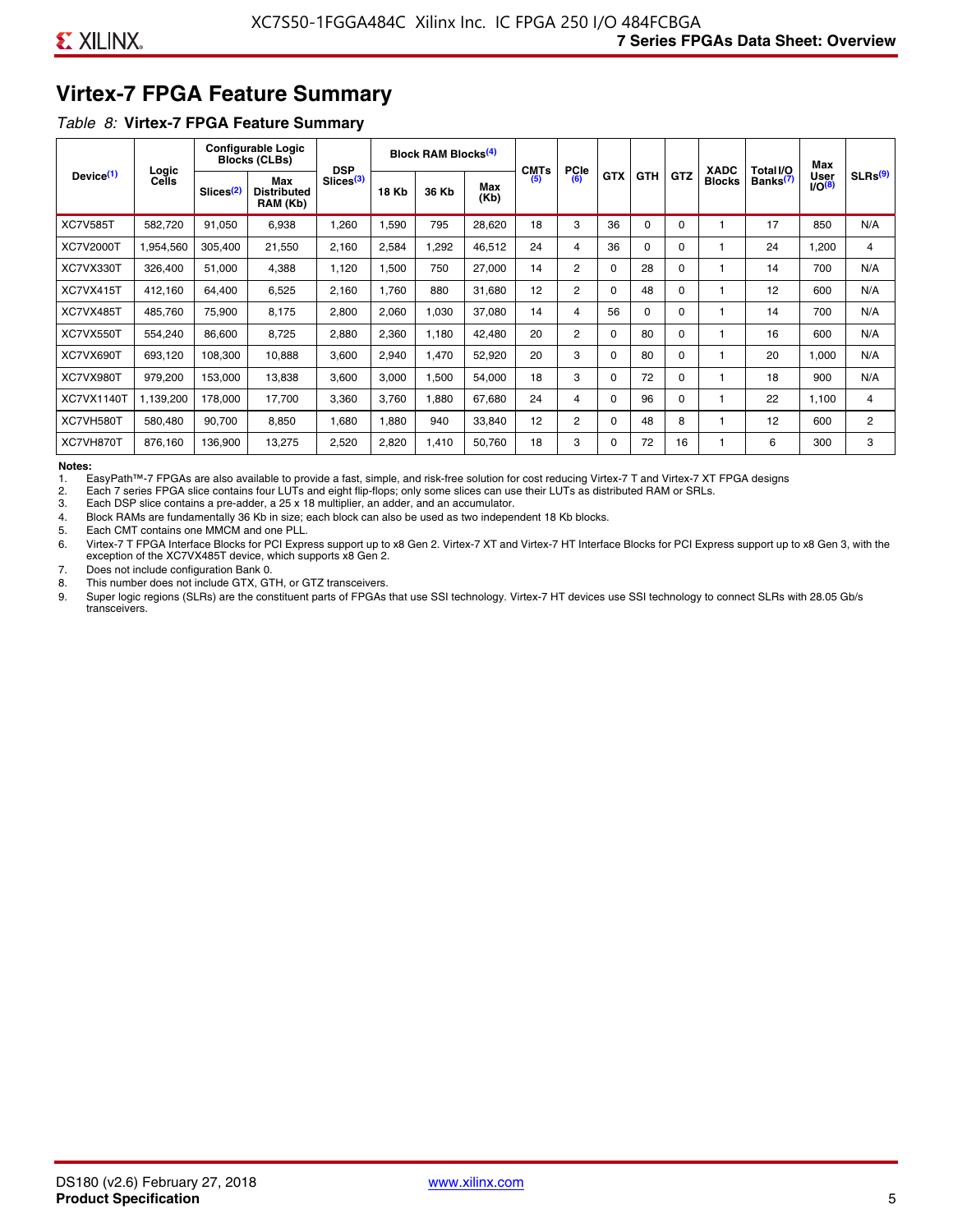#### *Table 9:* **Virtex-7 FPGA Device-Package Combinations and Maximum I/Os**

| Package <sup>(1)</sup> |            |             | <b>FFG1157</b>    |                   |            |            | FFG1761 <sup>(2)</sup> |                   |            |             | FHG1761 <sup>(2)</sup> |                   |            | <b>FLG1925</b>    |                   |
|------------------------|------------|-------------|-------------------|-------------------|------------|------------|------------------------|-------------------|------------|-------------|------------------------|-------------------|------------|-------------------|-------------------|
| Size (mm)              |            |             | 35 x 35           |                   |            |            | 42.5 x 42.5            |                   |            |             | 45 x 45                |                   |            | 45 x 45           |                   |
| <b>Ball Pitch</b>      |            |             | 1.0               |                   |            |            | 1.0                    |                   |            |             | 1.0                    |                   |            | 1.0               |                   |
| <b>Device</b>          | <b>GTX</b> | <b>GTH</b>  |                   | I/O               | <b>GTX</b> | <b>GTH</b> |                        | I/O               | <b>GTX</b> | <b>GTH</b>  | VO.                    |                   | <b>GTX</b> |                   | VO.               |
|                        |            |             | HR <sup>(3)</sup> | HP <sup>(4)</sup> |            |            | HR <sup>(3)</sup>      | HP <sup>(4)</sup> |            |             | HR <sup>(3)</sup>      | HP <sup>(4)</sup> |            | HR <sup>(3)</sup> | HP <sup>(4)</sup> |
| <b>XC7V585T</b>        | 20         | $\mathbf 0$ | 0                 | 600               | 36         | 0          | 100                    | 750               |            |             |                        |                   |            |                   |                   |
| XC7V2000T              |            |             |                   |                   |            |            |                        |                   | 36         | $\mathbf 0$ | 0                      | 850               | 16         | 0                 | 1,200             |
| XC7VX330T              | $\Omega$   | 20          | $\Omega$          | 600               | 0          | 28         | 50                     | 650               |            |             |                        |                   |            |                   |                   |
| XC7VX415T              | 0          | 20          | $\Omega$          | 600               |            |            |                        |                   |            |             |                        |                   |            |                   |                   |
| XC7VX485T              | 20         | 0           | 0                 | 600               | 28         | 0          | 0                      | 700               |            |             |                        |                   |            |                   |                   |
| XC7VX550T              |            |             |                   |                   |            |            |                        |                   |            |             |                        |                   |            |                   |                   |
| XC7VX690T              | $\Omega$   | 20          | $\Omega$          | 600               | $\Omega$   | 36         | 0                      | 850               |            |             |                        |                   |            |                   |                   |
| XC7VX980T              |            |             |                   |                   |            |            |                        |                   |            |             |                        |                   |            |                   |                   |
| XC7VX1140T             |            |             |                   |                   |            |            |                        |                   |            |             |                        |                   |            |                   |                   |

#### **Notes:**

1. All packages listed are Pb-free (FFG, FHG, FLG with exemption 15). Some packages are available in Pb option.

2. Devices in FFG1761 and FHG1761 are footprint compatible.<br>3. HR = High-range I/O with support for I/O voltage from 1.2V to

HR = High-range I/O with support for I/O voltage from 1.2V to 3.3V.

4. HP = High-performance I/O with support for I/O voltage from 1.2V to 1.8V.

#### *Table 10:* **Virtex-7 FPGA Device-Package Combinations and Maximum I/Os - Continued**

| Package <sup>(1)</sup> |          | <b>FFG1158</b> |                  |            | FFG1926 <sup>(2)</sup> |                  |            | FLG1926 <sup>(2)</sup> |                  |    | <b>FFG1927</b> |                  |            | FFG1928 <sup>(3)</sup> |                  |            | FLG1928 <sup>(3)</sup> |                  |             | FFG1930 <sup>(4)</sup> |           |            | $FLG1930^{(4)}$ |                  |
|------------------------|----------|----------------|------------------|------------|------------------------|------------------|------------|------------------------|------------------|----|----------------|------------------|------------|------------------------|------------------|------------|------------------------|------------------|-------------|------------------------|-----------|------------|-----------------|------------------|
| Size (mm)              |          | 35 x 35        |                  |            | 45 x 45                |                  |            | 45 x 45                |                  |    | 45 x 45        |                  |            | 45 x 45                |                  |            | 45 x 45                |                  |             | 45 x 45                |           |            | 45 x 45         |                  |
| <b>Ball Pitch</b>      |          | 1.0            |                  |            | 1.0                    |                  |            | 1.0                    |                  |    | 1.0            |                  |            | 1.0                    |                  |            | 1.0                    |                  |             | 1.0                    |           |            | 1.0             |                  |
|                        |          |                | <b>VO</b>        |            |                        | <b>VO</b>        |            |                        | VO.              |    |                | <b>VO</b>        |            |                        | <b>VO</b>        |            |                        | <b>VO</b>        |             |                        | <b>VO</b> |            |                 | VO.              |
| <b>Device</b>          |          | <b>GTX GTH</b> | <b>HP</b><br>(5) | <b>GTX</b> | <b>GTH</b>             | <b>HP</b><br>(5) | <b>GTX</b> | <b>GTH</b>             | <b>HP</b><br>(5) |    | <b>GTX GTH</b> | <b>HP</b><br>(5) | <b>GTX</b> | <b>GTH</b>             | <b>HP</b><br>(5) | <b>GTX</b> | <b>GTH</b>             | <b>HP</b><br>(5) | <b>GTX</b>  | GTH                    | HP<br>(5) | <b>GTX</b> | GTH             | <b>HP</b><br>(5) |
| <b>XC7V585T</b>        |          |                |                  |            |                        |                  |            |                        |                  |    |                |                  |            |                        |                  |            |                        |                  |             |                        |           |            |                 |                  |
| XC7V2000T              |          |                |                  |            |                        |                  |            |                        |                  |    |                |                  |            |                        |                  |            |                        |                  |             |                        |           |            |                 |                  |
| XC7VX330T              |          |                |                  |            |                        |                  |            |                        |                  |    |                |                  |            |                        |                  |            |                        |                  |             |                        |           |            |                 |                  |
| XC7VX415T              | $\Omega$ | 48             | 350              |            |                        |                  |            |                        |                  | 0  | 48             | 600              |            |                        |                  |            |                        |                  |             |                        |           |            |                 |                  |
| XC7VX485T              | 48       | 0              | 350              |            |                        |                  |            |                        |                  | 56 | 0              | 600              |            |                        |                  |            |                        |                  | 24          | 0                      | 700       |            |                 |                  |
| XC7VX550T              | 0        | 48             | 350              |            |                        |                  |            |                        |                  | 0  | 80             | 600              |            |                        |                  |            |                        |                  |             |                        |           |            |                 |                  |
| XC7VX690T              | $\Omega$ | 48             | 350              | $\Omega$   | 64                     | 720              |            |                        |                  | 0  | 80             | 600              |            |                        |                  |            |                        |                  | $\mathbf 0$ | 24                     | 1,000     |            |                 |                  |
| XC7VX980T              |          |                |                  | $\Omega$   | 64                     | 720              |            |                        |                  |    |                |                  | $\Omega$   | 72                     | 480              |            |                        |                  | 0           | 24                     | 900       |            |                 |                  |
| XC7VX1140T             |          |                |                  |            |                        |                  | $\Omega$   | 64                     | 720              |    |                |                  |            |                        |                  | $\Omega$   | 96                     | 480              |             |                        |           | 0          | 24              | 1,100            |

**Notes:** 

1. All packages listed are Pb-free (FFG, FLG with exemption 15). Some packages are available in Pb option.<br>2. Devices in FFG1926 and FLG1926 are footprint compatible.

2. Devices in FFG1926 and FLG1926 are footprint compatible.

3. Devices in FFG1928 and FLG1928 are footprint compatible.

4. Devices in FFG1930 and FLG1930 are footprint compatible.<br>5. HP = High-performance I/O with support for I/O voltage from HP = High-performance I/O with support for I/O voltage from 1.2V to 1.8V.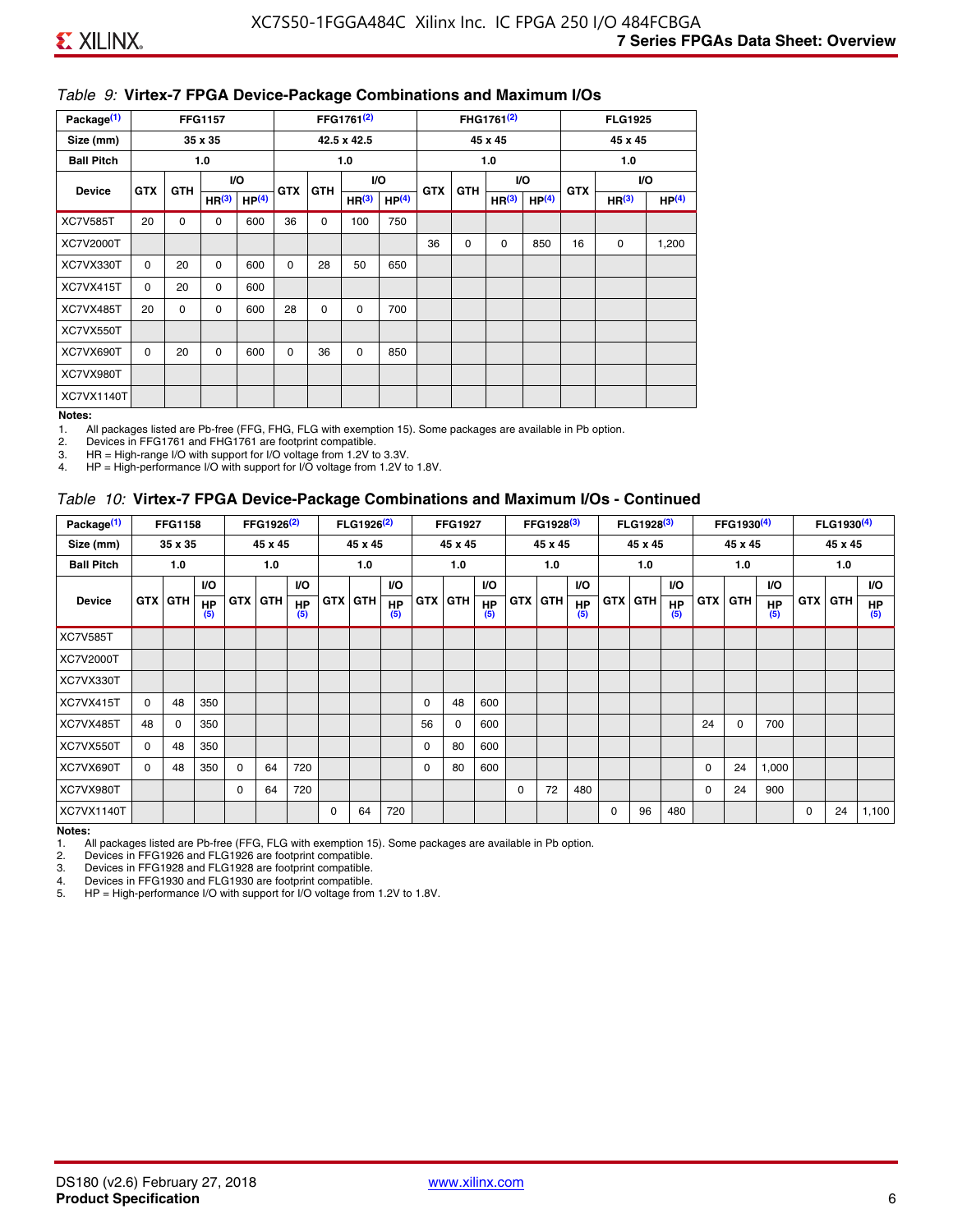#### *Table 11:* **Virtex-7 HT FPGA Device-Package Combinations and Maximum I/Os**

| Package <sup>(1)</sup> |            | <b>FLG1155</b> |       |            | <b>FLG1931</b> |                   |            | <b>FLG1932</b> |                   |
|------------------------|------------|----------------|-------|------------|----------------|-------------------|------------|----------------|-------------------|
| Size (mm)              |            | 35 x 35        |       |            | 45 x 45        |                   |            | 45 x 45        |                   |
| <b>Ball Pitch</b>      |            | 1.0            |       |            | 1.0            |                   |            | 1.0            |                   |
|                        |            |                | VO.   |            |                | <b>VO</b>         |            |                | VO.               |
| <b>Device</b>          | <b>GTH</b> | <b>GTZ</b>     | HP(2) | <b>GTH</b> | <b>GTZ</b>     | HP <sup>(2)</sup> | <b>GTH</b> | <b>GTZ</b>     | HP <sup>(2)</sup> |
| XC7VH580T              | 24         | 8              | 400   | 48         | 8              | 600               |            |                |                   |
| XC7VH870T              |            |                |       |            |                |                   | 72         | 16             | 300               |

#### **Notes:**

1. All packages listed are Pb-free with exemption 15. Some packages are available in Pb option.

2. HP = High-performance I/O with support for I/O voltage from 1.2V to 1.8V.

# **Stacked Silicon Interconnect (SSI) Technology**

There are many challenges associated with creating high capacity FPGAs that Xilinx addresses with the SSI technology. SSI technology enables multiple super logic regions (SLRs) to be combined on a passive interposer layer, using proven manufacturing and assembly techniques from industry leaders, to create a single FPGA with more than ten thousand inter-SLR connections, providing ultra-high bandwidth connectivity with low latency and low power consumption. There are two types of SLRs used in Virtex-7 FPGAs: a logic intensive SLR used in the Virtex-7 T devices and a DSP/block RAM/transceiver-rich SLR used in the Virtex-7 XT and HT devices. SSI technology enables the production of higher capability FPGAs than traditional manufacturing methods, enabling the highest capacity and highest performance FPGAs ever created to reach production more quickly and with less risk than would otherwise be possible. Thousands of super long line (SLL) routing resources and ultra-high performance clock lines that cross between the SLRs ensure that designs span seamlessly across these high-density programmable logic devices.

# **CLBs, Slices, and LUTs**

Some key features of the CLB architecture include:

- Real 6-input look-up tables (LUTs)
- Memory capability within the LUT
- Register and shift register functionality

The LUTs in 7 series FPGAs can be configured as either one 6-input LUT (64-bit ROMs) with one output, or as two 5-input LUTs (32-bit ROMs) with separate outputs but common addresses or logic inputs. Each LUT output can optionally be registered in a flip-flop. Four such LUTs and their eight flip-flops as well as multiplexers and arithmetic carry logic form a slice, and two slices form a configurable logic block (CLB). Four of the eight flip-flops per slice (one per LUT) can optionally be configured as latches.

Between 25–50% of all slices can also use their LUTs as distributed 64-bit RAM or as 32-bit shift registers (SRL32) or as two SRL16s. Modern synthesis tools take advantage of these highly efficient logic, arithmetic, and memory features.

# **Clock Management**

Some of the key highlights of the clock management architecture include:

- High-speed buffers and routing for low-skew clock distribution
- Frequency synthesis and phase shifting
- Low-jitter clock generation and jitter filtering

Each 7 series FPGA has up to 24 clock management tiles (CMTs), each consisting of one mixed-mode clock manager (MMCM) and one phase-locked loop (PLL).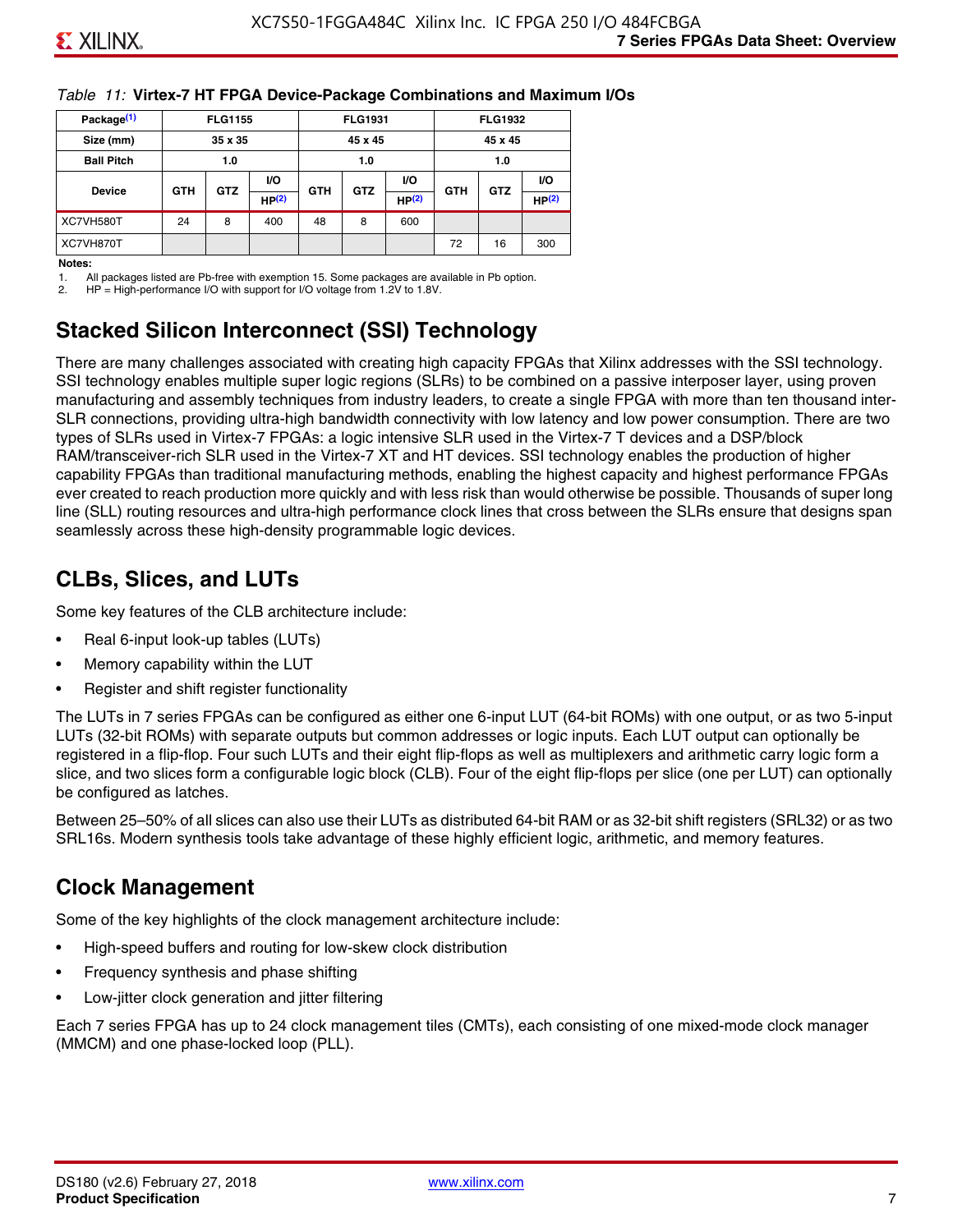### **Mixed-Mode Clock Manager and Phase-Locked Loop**

The MMCM and PLL share many characteristics. Both can serve as a frequency synthesizer for a wide range of frequencies and as a jitter filter for incoming clocks. At the center of both components is a voltage-controlled oscillator (VCO), which speeds up and slows down depending on the input voltage it receives from the phase frequency detector (PFD).

There are three sets of programmable frequency dividers: D, M, and O. The pre-divider D (programmable by configuration and afterwards via DRP) reduces the input frequency and feeds one input of the traditional PLL phase/frequency comparator. The feedback divider M (programmable by configuration and afterwards via DRP) acts as a multiplier because it divides the VCO output frequency before feeding the other input of the phase comparator. D and M must be chosen appropriately to keep the VCO within its specified frequency range. The VCO has eight equally-spaced output phases  $(0^\circ, 45^\circ, 90^\circ, 135^\circ, 180^\circ, 225^\circ, 270^\circ,$  and  $315^\circ$ ). Each can be selected to drive one of the output dividers (six for the PLL, O0 to O5, and seven for the MMCM, O0 to O6), each programmable by configuration to divide by any integer from 1 to 128.

The MMCM and PLL have three input-jitter filter options: low bandwidth, high bandwidth, or optimized mode. Low-bandwidth mode has the best jitter attenuation but not the smallest phase offset. High-bandwidth mode has the best phase offset, but not the best jitter attenuation. Optimized mode allows the tools to find the best setting.

#### **MMCM Additional Programmable Features**

The MMCM can have a fractional counter in either the feedback path (acting as a multiplier) or in one output path. Fractional counters allow non-integer increments of  $1/8$  and can thus increase frequency synthesis capabilities by a factor of 8.

The MMCM can also provide fixed or dynamic phase shift in small increments that depend on the VCO frequency. At 1600 MHz, the phase-shift timing increment is 11.2 ps.

### **Clock Distribution**

Each 7 series FPGA provides six different types of clock lines (BUFG, BUFR, BUFIO, BUFH, BUFMR, and the highperformance clock) to address the different clocking requirements of high fanout, short propagation delay, and extremely low skew.

#### **Global Clock Lines**

In each 7 series FPGA (except XC7S6 and XC7S15), 32 global clock lines have the highest fanout and can reach every flipflop clock, clock enable, and set/reset, as well as many logic inputs. There are 12 global clock lines within any clock region driven by the horizontal clock buffers (BUFH). Each BUFH can be independently enabled/disabled, allowing for clocks to be turned off within a region, thereby offering fine-grain control over which clock regions consume power. Global clock lines can be driven by global clock buffers, which can also perform glitchless clock multiplexing and clock enable functions. Global clocks are often driven from the CMT, which can completely eliminate the basic clock distribution delay.

#### **Regional Clocks**

Regional clocks can drive all clock destinations in their region. A region is defined as an area that is 50 I/O and 50 CLB high and half the chip wide. 7 series FPGAs have between two and twenty-four regions. There are four regional clock tracks in every region. Each regional clock buffer can be driven from any of four clock-capable input pins, and its frequency can optionally be divided by any integer from 1 to 8.

#### **I/O Clocks**

I/O clocks are especially fast and serve only I/O logic and serializer/deserializer (SerDes) circuits, as described in the I/O Logic section. The 7 series devices have a direct connection from the MMCM to the I/O for low-jitter, high-performance interfaces.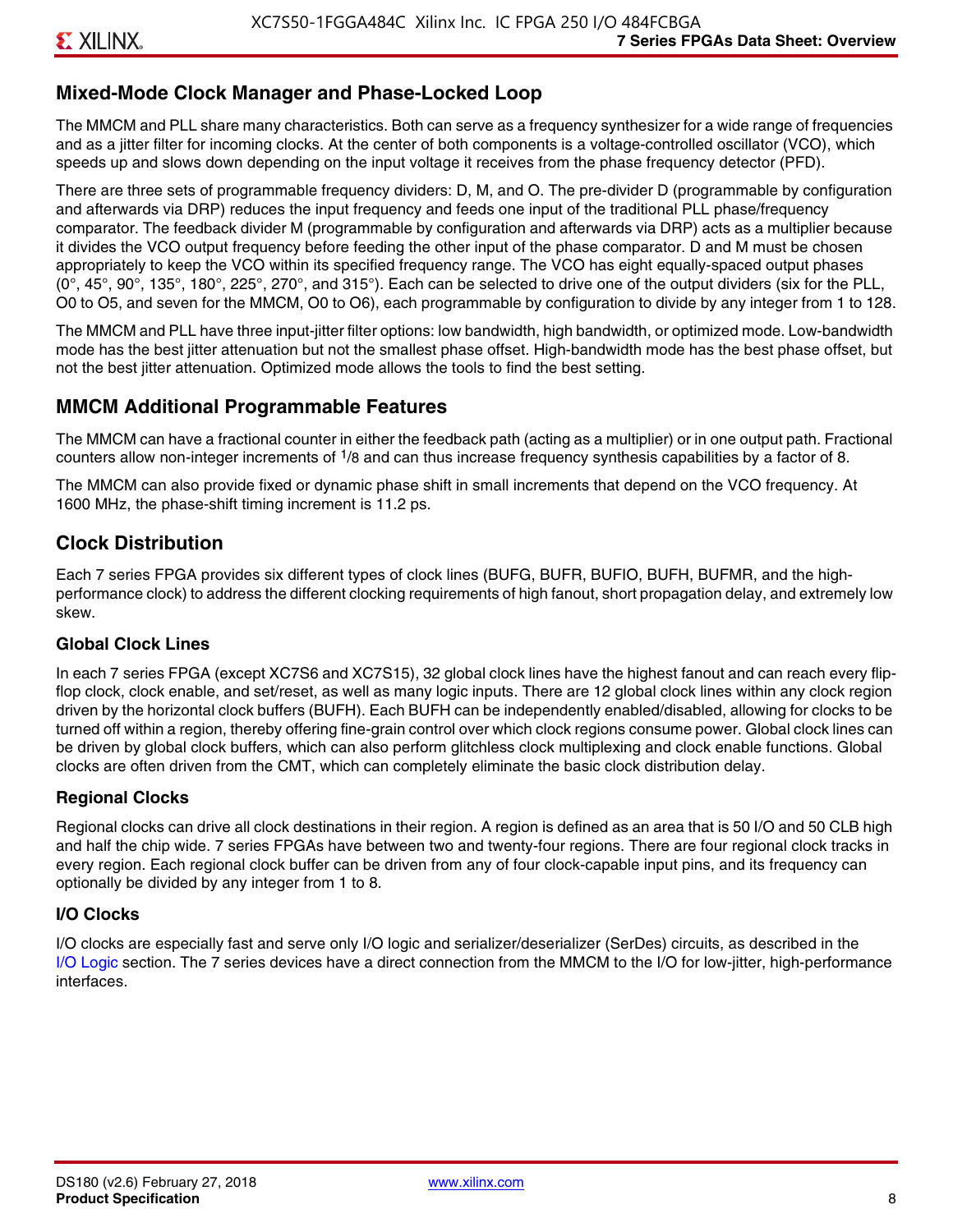# **Block RAM**

Some of the key features of the block RAM include:

- Dual-port 36 Kb block RAM with port widths of up to 72
- Programmable FIFO logic
- Built-in optional error correction circuitry

Every 7 series FPGA has between 5 and 1,880 dual-port block RAMs, each storing 36 Kb. Each block RAM has two completely independent ports that share nothing but the stored data.

# **Synchronous Operation**

Each memory access, read or write, is controlled by the clock. All inputs, data, address, clock enables, and write enables are registered. Nothing happens without a clock. The input address is always clocked, retaining data until the next operation. An optional output data pipeline register allows higher clock rates at the cost of an extra cycle of latency.

During a write operation, the data output can reflect either the previously stored data, the newly written data, or can remain unchanged.

# **Programmable Data Width**

Each port can be configured as 32K  $\times$  1, 16K  $\times$  2, 8K  $\times$  4, 4K  $\times$  9 (or 8), 2K  $\times$  18 (or 16), 1K  $\times$  36 (or 32), or 512  $\times$  72 (or 64). The two ports can have different aspect ratios without any constraints.

Each block RAM can be divided into two completely independent 18 Kb block RAMs that can each be configured to any aspect ratio from 16K  $\times$  1 to 512  $\times$  36. Everything described previously for the full 36 Kb block RAM also applies to each of the smaller 18 Kb block RAMs.

Only in simple dual-port (SDP) mode can data widths of greater than 18 bits (18 Kb RAM) or 36 bits (36 Kb RAM) be accessed. In this mode, one port is dedicated to read operation, the other to write operation. In SDP mode, one side (read or write) can be variable, while the other is fixed to 32/36 or 64/72.

Both sides of the dual-port 36 Kb RAM can be of variable width.

Two adjacent 36 Kb block RAMs can be configured as one cascaded 64K × 1 dual-port RAM without any additional logic.

# **Error Detection and Correction**

Each 64-bit-wide block RAM can generate, store, and utilize eight additional Hamming code bits and perform single-bit error correction and double-bit error detection (ECC) during the read process. The ECC logic can also be used when writing to or reading from external 64- to 72-bit-wide memories.

# **FIFO Controller**

The built-in FIFO controller for single-clock (synchronous) or dual-clock (asynchronous or multirate) operation increments the internal addresses and provides four handshaking flags: full, empty, almost full, and almost empty. The almost full and almost empty flags are freely programmable. Similar to the block RAM, the FIFO width and depth are programmable, but the write and read ports always have identical width.

First word fall-through mode presents the first-written word on the data output even before the first read operation. After the first word has been read, there is no difference between this mode and the standard mode.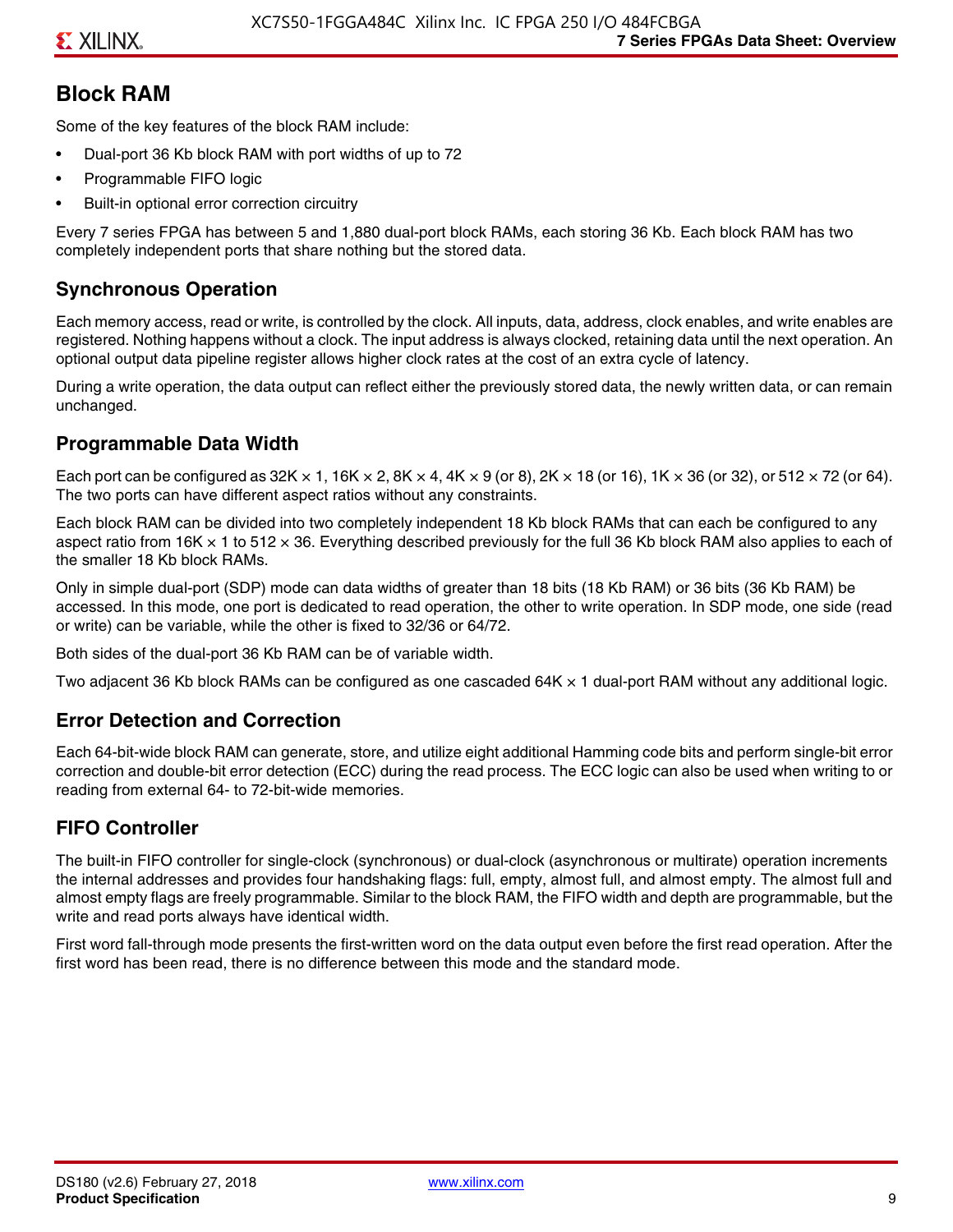# **Digital Signal Processing — DSP Slice**

Some highlights of the DSP functionality include:

- $25 \times 18$  two's complement multiplier/accumulator high-resolution (48 bit) signal processor
- Power saving pre-adder to optimize symmetrical filter applications
- Advanced features: optional pipelining, optional ALU, and dedicated buses for cascading

DSP applications use many binary multipliers and accumulators, best implemented in dedicated DSP slices. All 7 series FPGAs have many dedicated, full custom, low-power DSP slices, combining high speed with small size while retaining system design flexibility.

Each DSP slice fundamentally consists of a dedicated 25 × 18 bit two's complement multiplier and a 48-bit accumulator, both capable of operating up to 741 MHz. The multiplier can be dynamically bypassed, and two 48-bit inputs can feed a single-instruction-multiple-data (SIMD) arithmetic unit (dual 24-bit add/subtract/accumulate or quad 12-bit add/subtract/accumulate), or a logic unit that can generate any one of ten different logic functions of the two operands.

The DSP includes an additional pre-adder, typically used in symmetrical filters. This pre-adder improves performance in densely packed designs and reduces the DSP slice count by up to 50%. The DSP also includes a 48-bit-wide Pattern Detector that can be used for convergent or symmetric rounding. The pattern detector is also capable of implementing 96-bit-wide logic functions when used in conjunction with the logic unit.

The DSP slice provides extensive pipelining and extension capabilities that enhance the speed and efficiency of many applications beyond digital signal processing, such as wide dynamic bus shifters, memory address generators, wide bus multiplexers, and memory-mapped I/O register files. The accumulator can also be used as a synchronous up/down counter.

# **Input/Output**

Some highlights of the input/output functionality include:

- High-performance SelectIO technology with support for 1,866 Mb/s DDR3
- High-frequency decoupling capacitors within the package for enhanced signal integrity
- Digitally Controlled Impedance that can be 3-stated for lowest power, high-speed I/O operation

The number of I/O pins varies depending on device and package size. Each I/O is configurable and can comply with a large number of I/O standards. With the exception of the supply pins and a few dedicated configuration pins, all other package pins have the same I/O capabilities, constrained only by certain banking rules. The I/O in 7 series FPGAs are classed as high range (HR) or high performance (HP). The HR I/Os offer the widest range of voltage support, from 1.2V to 3.3V. The HP I/Os are optimized for highest performance operation, from 1.2V to 1.8V.

HR and HP I/O pins in 7 series FPGAs are organized in banks, with 50 pins per bank. Each bank has one common V<sub>CCO</sub> output supply, which also powers certain input buffers. Some single-ended input buffers require an internally generated or an externally applied reference voltage ( $V_{RFF}$ ). There are two  $V_{RFF}$  pins per bank (except configuration bank 0). A single bank can have only one  $V_{\text{RFF}}$  voltage value.

Xilinx 7 series FPGAs use a variety of package types to suit the needs of the user, including small form factor wire-bond packages for lowest cost; conventional, high performance flip-chip packages; and bare-die flip-chip packages that balance smaller form factor with high performance. In the flip-chip packages, the silicon device is attached to the package substrate using a high-performance flip-chip process. Controlled ESR discrete decoupling capacitors are mounted on the package substrate to optimize signal integrity under simultaneous switching of outputs (SSO) conditions.

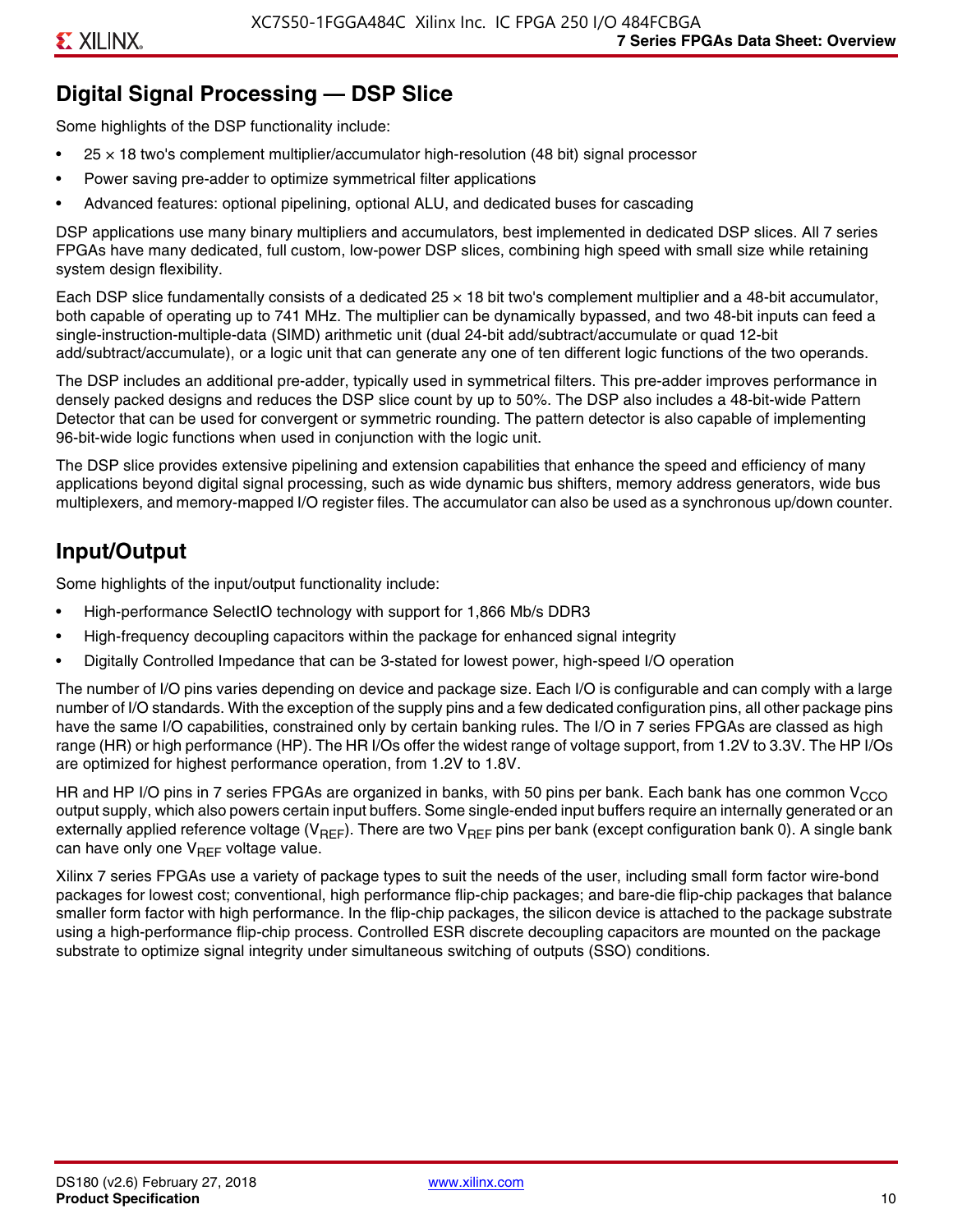# **I/O Electrical Characteristics**

Single-ended outputs use a conventional CMOS push/pull output structure driving High towards  $V_{CCO}$  or Low towards ground, and can be put into a high-Z state. The system designer can specify the slew rate and the output strength. The input is always active but is usually ignored while the output is active. Each pin can optionally have a weak pull-up or a weak pulldown resistor.

Most signal pin pairs can be configured as differential input pairs or output pairs. Differential input pin pairs can optionally be terminated with a 100Ω internal resistor. All 7 series devices support differential standards beyond LVDS: RSDS, BLVDS, differential SSTL, and differential HSTL.

Each of the I/Os supports memory I/O standards, such as single-ended and differential HSTL as well as single-ended SSTL and differential SSTL. The SSTL I/O standard can support data rates of up to 1,866 Mb/s for DDR3 interfacing applications.

#### **3-State Digitally Controlled Impedance and Low Power I/O Features**

The 3-state Digitally Controlled Impedance (T\_DCI) can control the output drive impedance (series termination) or can provide parallel termination of an input signal to V<sub>CCO</sub> or split (Thevenin) termination to V<sub>CCO</sub>/2. This allows users to eliminate off-chip termination for signals using T\_DCI. In addition to board space savings, the termination automatically turns off when in output mode or when 3-stated, saving considerable power compared to off-chip termination. The I/Os also have low power modes for IBUF and IDELAY to provide further power savings, especially when used to implement memory interfaces.

#### **I/O Logic**

#### **Input and Output Delay**

All inputs and outputs can be configured as either combinatorial or registered. Double data rate (DDR) is supported by all inputs and outputs. Any input and some outputs can be individually delayed by up to 32 increments of 78 ps, 52 ps, or 39 ps each. Such delays are implemented as IDELAY and ODELAY. The number of delay steps can be set by configuration and can also be incremented or decremented while in use.

#### **ISERDES and OSERDES**

Many applications combine high-speed, bit-serial I/O with slower parallel operation inside the device. This requires a serializer and deserializer (SerDes) inside the I/O structure. Each I/O pin possesses an 8-bit IOSERDES (ISERDES and OSERDES) capable of performing serial-to-parallel or parallel-to-serial conversions with programmable widths of 2, 3, 4, 5, 6, 7, or 8 bits. By cascading two IOSERDES from two adjacent pins (default from differential I/O), wider width conversions of 10 and 14 bits can also be supported. The ISERDES has a special oversampling mode capable of asynchronous data recovery for applications like a 1.25 Gb/s LVDS I/O-based SGMII interface.

# **Low-Power Gigabit Transceivers**

Some highlights of the Low-Power Gigabit Transceivers include:

- High-performance transceivers capable of up to 6.6 Gb/s (GTP), 12.5 Gb/s (GTX), 13.1 Gb/s (GTH), or 28.05 Gb/s (GTZ) line rates depending on the family, enabling the first single device for 400G implementations.
- Low-power mode optimized for chip-to-chip interfaces.
- Advanced Transmit pre and post emphasis, receiver linear equalization (CTLE), and decision feedback equalization (DFE) for long reach or backplane applications. Auto-adaption at receiver equalization and on-chip Eye Scan for easy serial link tuning.

Ultra-fast serial data transmission to optical modules, between ICs on the same PCB, over the backplane, or over longer distances is becoming increasingly popular and important to enable customer line cards to scale to 100 Gb/s and onwards to 400 Gb/s. It requires specialized dedicated on-chip circuitry and differential I/O capable of coping with the signal integrity issues at these high data rates.

The transceiver count in the 7 series FPGAs ranges from up to 16 transceiver circuits in the Artix-7 family, up to 32 transceiver circuits in the Kintex-7 family, and up to 96 transceiver circuits in the Virtex-7 family. Each serial transceiver is a combined transmitter and receiver. The various 7 series serial transceivers use either a combination of ring oscillators and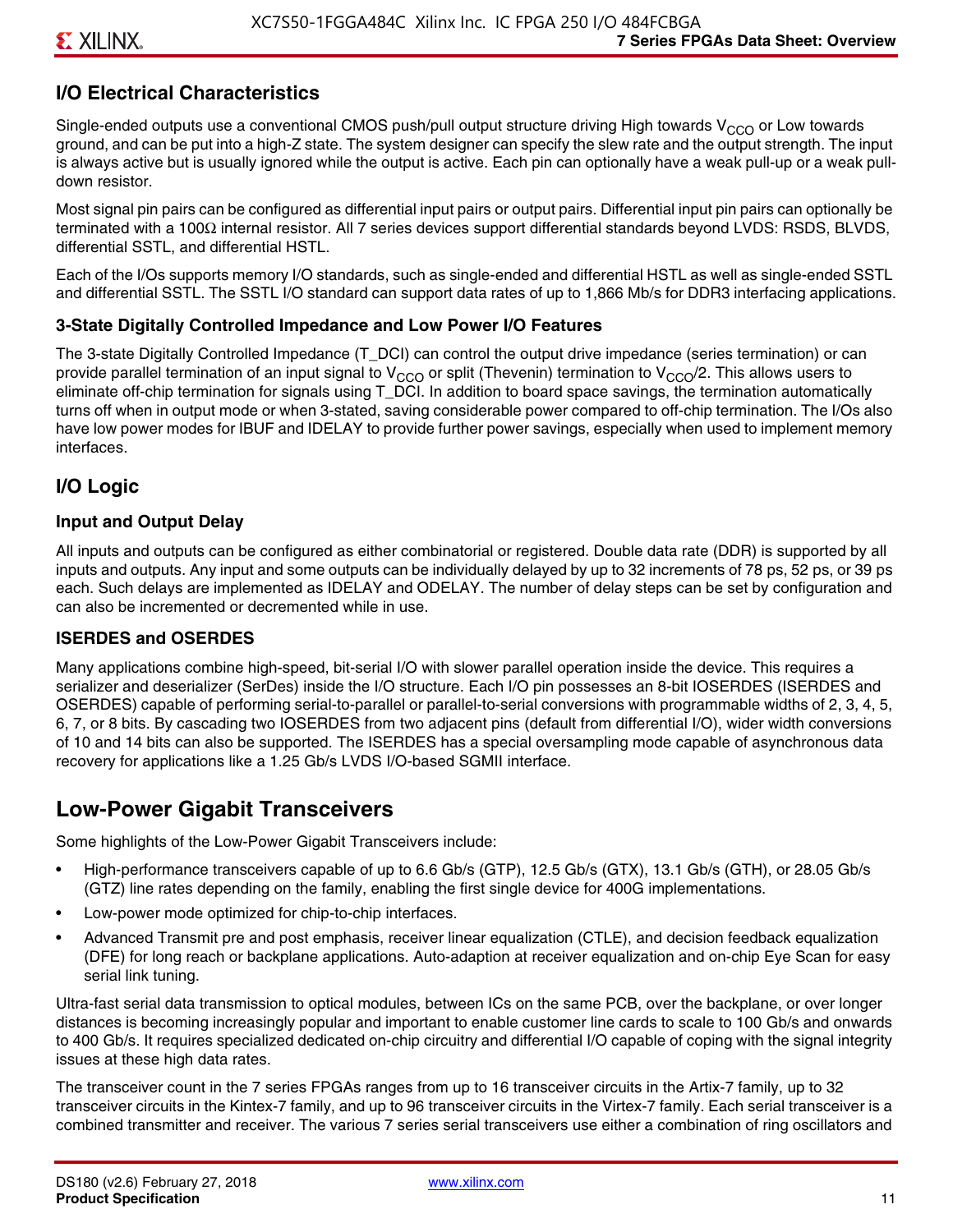LC tank or, in the case of the GTZ, a single LC tank architecture to allow the ideal blend of flexibility and performance while enabling IP portability across the family members. The different 7 series family members offer different top-end data rates. The GTP operates up to 6.6 Gb/s, the GTX operates up to 12.5 Gb/s, the GTH operates up to 13.1 Gb/s, and the GTZ operates up to 28.05 Gb/s. Lower data rates can be achieved using FPGA logic-based oversampling. The serial transmitter and receiver are independent circuits that use an advanced PLL architecture to multiply the reference frequency input by certain programmable numbers up to 100 to become the bit-serial data clock. Each transceiver has a large number of userdefinable features and parameters. All of these can be defined during device configuration, and many can also be modified during operation.

### **Transmitter**

The transmitter is fundamentally a parallel-to-serial converter with a conversion ratio of 16, 20, 32, 40, 64, or 80. Additionally, the GTZ transmitter supports up to 160 bit data widths. This allows the designer to trade-off datapath width for timing margin in high-performance designs. These transmitter outputs drive the PC board with a single-channel differential output signal. TXOUTCLK is the appropriately divided serial data clock and can be used directly to register the parallel data coming from the internal logic. The incoming parallel data is fed through an optional FIFO and has additional hardware support for the 8B/10B, 64B/66B, or 64B/67B encoding schemes to provide a sufficient number of transitions. The bit-serial output signal drives two package pins with differential signals. This output signal pair has programmable signal swing as well as programmable pre- and post-emphasis to compensate for PC board losses and other interconnect characteristics. For shorter channels, the swing can be reduced to reduce power consumption.

#### **Receiver**

The receiver is fundamentally a serial-to-parallel converter, changing the incoming bit-serial differential signal into a parallel stream of words, each 16, 20, 32, 40, 64, or 80 bits. Additionally, the GTZ receiver supports up to 160 bit data widths. This allows the FPGA designer to trade-off internal datapath width versus logic timing margin. The receiver takes the incoming differential data stream, feeds it through programmable linear and decision feedback equalizers (to compensate for PC board and other interconnect characteristics), and uses the reference clock input to initiate clock recognition. There is no need for a separate clock line. The data pattern uses non-return-to-zero (NRZ) encoding and optionally guarantees sufficient data transitions by using the selected encoding scheme. Parallel data is then transferred into the FPGA logic using the RXUSRCLK clock. For short channels, the transceivers offers a special low power mode (LPM) to reduce power consumption by approximately 30%.

### **Out-of-Band Signaling**

The transceivers provide out-of-band (OOB) signaling, often used to send low-speed signals from the transmitter to the receiver while high-speed serial data transmission is not active. This is typically done when the link is in a powered-down state or has not yet been initialized. This benefits PCI Express and SATA/SAS applications.

# **Integrated Interface Blocks for PCI Express Designs**

Highlights of the integrated blocks for PCI Express include:

- Compliant to the PCI Express Base Specification 2.1 or 3.0 (depending of family) with Endpoint and Root Port capability
- Supports Gen1 (2.5 Gb/s), Gen2 (5 Gb/s), and Gen3 (8 Gb/s) depending on device family
- Advanced configuration options, Advanced Error Reporting (AER), and End-to-End CRC (ECRC) Advanced Error Reporting and ECRC features
- Multiple-function and single root I/O virtualization (SR-IOV) support enabled through soft-logic wrappers or embedded in the integrated block depending on family

All Artix-7, Kintex-7, and Virtex-7 devices include at least one integrated block for PCI Express technology that can be configured as an Endpoint or Root Port, compliant to the PCI Express Base Specification Revision 2.1 or 3.0. The Root Port can be used to build the basis for a compatible Root Complex, to allow custom FPGA-to-FPGA communication via the PCI Express protocol, and to attach ASSP Endpoint devices, such as Ethernet Controllers or Fibre Channel HBAs, to the FPGA.

This block is highly configurable to system design requirements and can operate 1, 2, 4, or 8 lanes at the 2.5 Gb/s, 5.0 Gb/s, and 8.0 Gb/s data rates. For high-performance applications, advanced buffering techniques of the block offer a flexible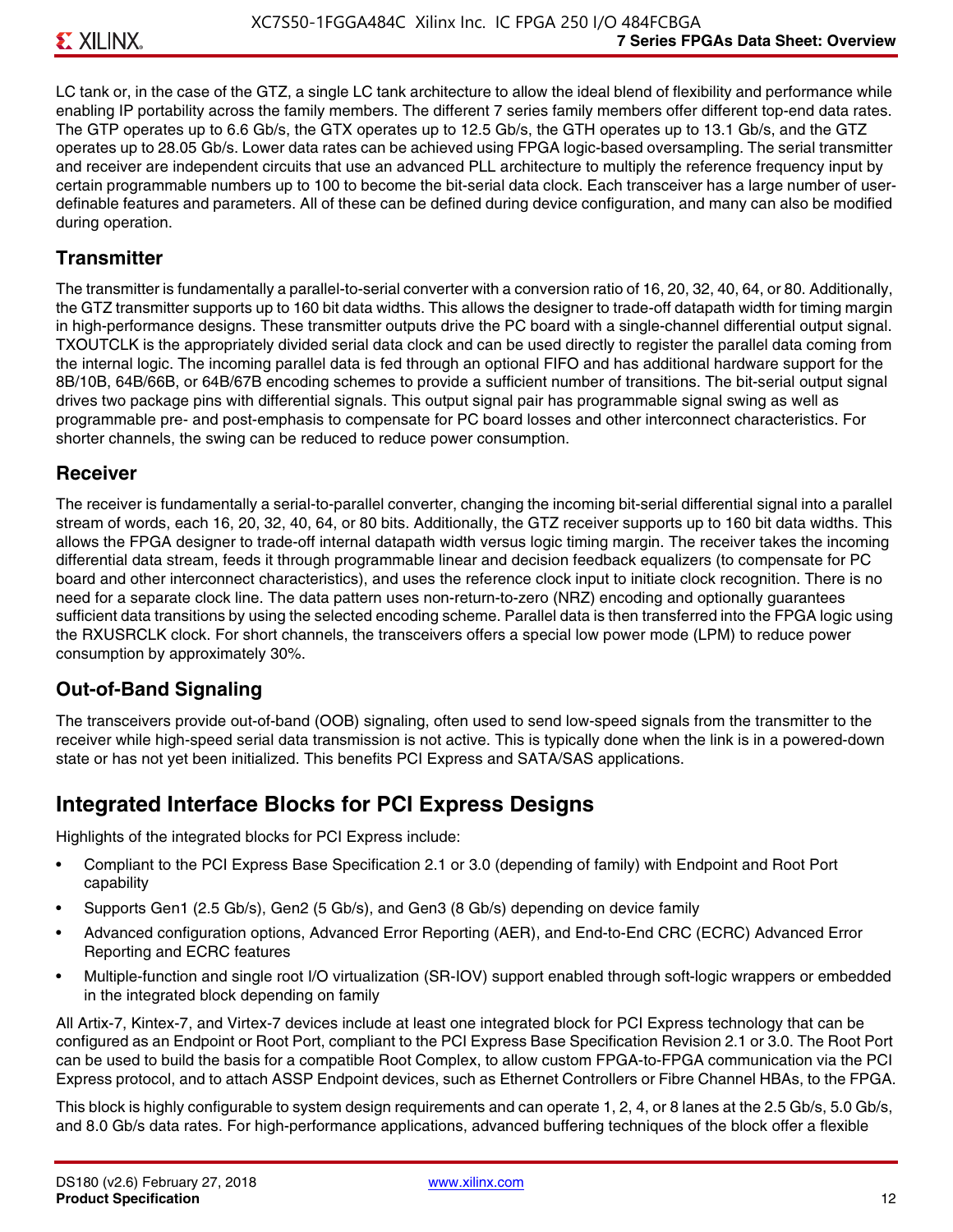maximum payload size of up to 1,024 bytes. The integrated block interfaces to the integrated high-speed transceivers for serial connectivity and to block RAMs for data buffering. Combined, these elements implement the Physical Layer, Data Link Layer, and Transaction Layer of the PCI Express protocol.

Xilinx provides a light-weight, configurable, easy-to-use LogiCORE™ IP wrapper that ties the various building blocks (the integrated block for PCI Express, the transceivers, block RAM, and clocking resources) into an Endpoint or Root Port solution. The system designer has control over many configurable parameters: lane width, maximum payload size, FPGA logic interface speeds, reference clock frequency, and base address register decoding and filtering.

Xilinx offers two wrappers for the integrated block: AXI4-Stream and AXI4 (memory mapped). Note that legacy TRN/Local Link is not available in 7 series devices for the integrated block for PCI Express. AXI4-Stream is designed for existing customers of the integrated block and enables easy migration to AXI4-Stream from TRN. AXI4 (memory mapped) is designed for Xilinx Platform Studio/EDK design flow and MicroBlaze™ processor based designs.

More information and documentation on solutions for PCI Express designs can be found at: <http://www.xilinx.com/products/technology/pci-express.html>.

# **Configuration**

There are many advanced configuration features, including:

- High-speed SPI and BPI (parallel NOR) configuration
- Built-in MultiBoot and safe-update capability
- 256-bit AES encryption with HMAC/SHA-256 authentication
- Built-in SEU detection and correction
- Partial reconfiguration

Xilinx 7 series FPGAs store their customized configuration in SRAM-type internal latches. There are up to 450 Mb configuration bits, depending on device size and user-design implementation options. The configuration storage is volatile and must be reloaded whenever the FPGA is powered up. This storage can also be reloaded at any time by pulling the PROGRAM B pin Low. Several methods and data formats for loading configuration are available, determined by the three mode pins.

The SPI interface (x1, x2, and x4 modes) and the BPI interface (parallel-NOR x8 and x16) are two common methods used for configuring the FPGA. Users can directly connect an SPI or BPI flash to the FPGA, and the FPGA's internal configuration logic reads the bitstream out of the flash and configures itself. The FPGA automatically detects the bus width on the fly, eliminating the need for any external controls or switches. Bus widths supported are x1, x2, and x4 for SPI, and x8 and x16 for BPI. The larger bus widths increase configuration speed and reduce the amount of time it takes for the FPGA to start up after power-on. Some configuration options such as BPI are not supported in all device-package combinations. Refer to [UG470,](http://www.xilinx.com/support/documentation/user_guides/ug470_7Series_Config.pdf) *7 Series FPGAs Configuration User Guide* for details.

In master mode, the FPGA can drive the configuration clock from an internally generated clock, or for higher speed configuration, the FPGA can use an external configuration clock source. This allows high-speed configuration with the ease of use characteristic of master mode. Slave modes up to 32 bits wide are also supported by the FPGA that are especially useful for processor-driven configuration.

The FPGA has the ability to reconfigure itself with a different image using SPI or BPI flash, eliminating the need for an external controller. The FPGA can reload its original design in case there are any errors in the data transmission, ensuring an operational FPGA at the end of the process. This is especially useful for updates to a design after the end product has been shipped. Customers can ship their products with an early version of the design, thus getting their products to market faster. This feature allows customers to keep their end users current with the most up-to-date designs while the product is already in the field.

The dynamic reconfiguration port (DRP) gives the system designer easy access to the configuration and status registers of the MMCM, PLL, XADC, transceivers, and integrated block for PCI Express. The DRP behaves like a set of memory-mapped registers, accessing and modifying block-specific configuration bits as well as status and control registers.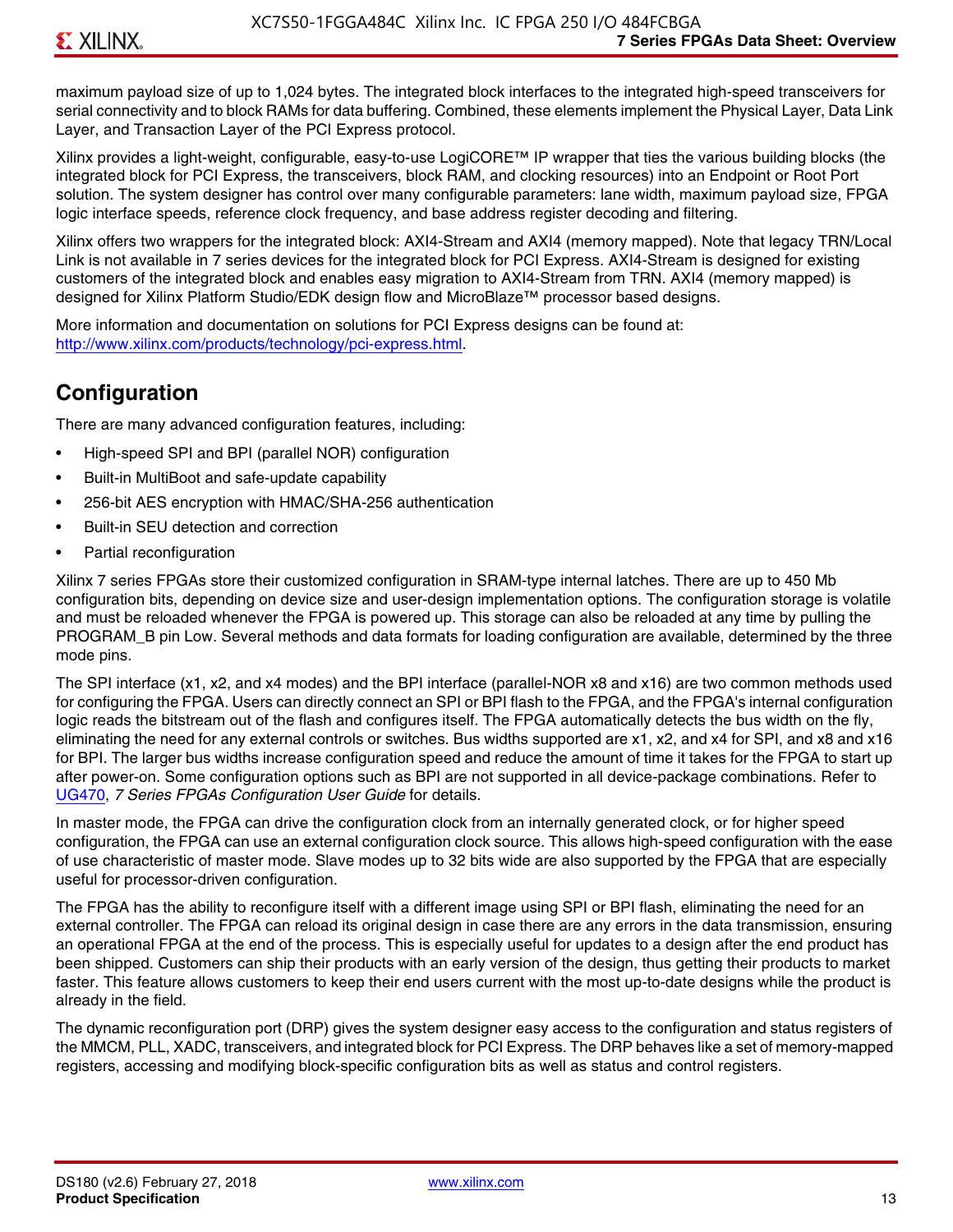# **Encryption, Readback, and Partial Reconfiguration**

In all 7 series FPGAs (except XC7S6 and XC7S15), the FPGA bitstream, which contains sensitive customer IP, can be protected with 256-bit AES encryption and HMAC/SHA-256 authentication to prevent unauthorized copying of the design. The FPGA performs decryption on the fly during configuration using an internally stored 256-bit key. This key can reside in battery-backed RAM or in nonvolatile eFUSE bits.

Most configuration data can be read back without affecting the system's operation. Typically, configuration is an all-or-nothing operation, but Xilinx 7 series FPGAs support partial reconfiguration. This is an extremely powerful and flexible feature that allows the user to change portions of the FPGA while other portions remain static. Users can time-slice these portions to fit more IP into smaller devices, saving cost and power. Where applicable in certain designs, partial reconfiguration can greatly improve the versatility of the FPGA.

# **XADC (Analog-to-Digital Converter)**

Highlights of the XADC architecture include:

- Dual 12-bit 1 MSPS analog-to-digital converters (ADCs)
- Up to 17 flexible and user-configurable analog inputs
- On-chip or external reference option
- On-chip temperature ( $\pm 4^{\circ}$ C max error) and power supply ( $\pm 1\%$  max error) sensors
- Continuous JTAG access to ADC measurements

All Xilinx 7 series FPGAs (except XC7S6 and XC7S15) integrate a new flexible analog interface called XADC. When combined with the programmable logic capability of the 7 series FPGAs, the XADC can address a broad range of data acquisition and monitoring requirements. For more information, go to: [http://www.xilinx.com/ams.](http://www.xilinx.com/ams)

The XADC contains two 12-bit 1 MSPS ADCs with separate track and hold amplifiers, an on-chip analog multiplexer (up to 17 external analog input channels supported), and on-chip thermal and supply sensors. The two ADCs can be configured to simultaneously sample two external-input analog channels. The track and hold amplifiers support a range of analog input signal types, including unipolar, bipolar, and differential. The analog inputs can support signal bandwidths of at least 500 KHz at sample rates of 1MSPS. It is possible to support higher analog bandwidths using external analog multiplexer mode with the dedicated analog input (see [UG480](http://www.xilinx.com/support/documentation/user_guides/ug480_7Series_XADC.pdf), 7 Series FPGAs and Zynq-7000 All Programmable SoC XADC Dual 12-Bit 1 MSPS Analog-to-Digital Converter User Guide)*.*

The XADC optionally uses an on-chip reference circuit  $(\pm 1\%)$ , thereby eliminating the need for any external active components for basic on-chip monitoring of temperature and power supply rails. To achieve the full 12-bit performance of the ADCs, an external 1.25V reference IC is recommended.

If the XADC is not instantiated in a design, then by default it digitizes the output of all on-chip sensors. The most recent measurement results (together with maximum and minimum readings) are stored in dedicated registers for access at any time via the JTAG interface. User-defined alarm thresholds can automatically indicate over-temperature events and unacceptable power supply variation. A user-specified limit (for example, 100°C) can be used to initiate an automatic powerdown.

# **EasyPath-7 FPGAs**

EasyPath-7 FPGAs provide a fast, simple, and risk-free solution for cost reducing Kintex-7, Virtex-7 T, and Virtex-7 XT FPGA designs. EasyPath-7 FPGAs support the same packages, speed grades, and match all Kintex-7 or Virtex-7 FPGA data sheet specifications (in function and timing). With no re-engineering or re-qualification, EasyPath-7 FPGAs deliver the lowest total product cost compared to any other FPGA cost-reduction solution.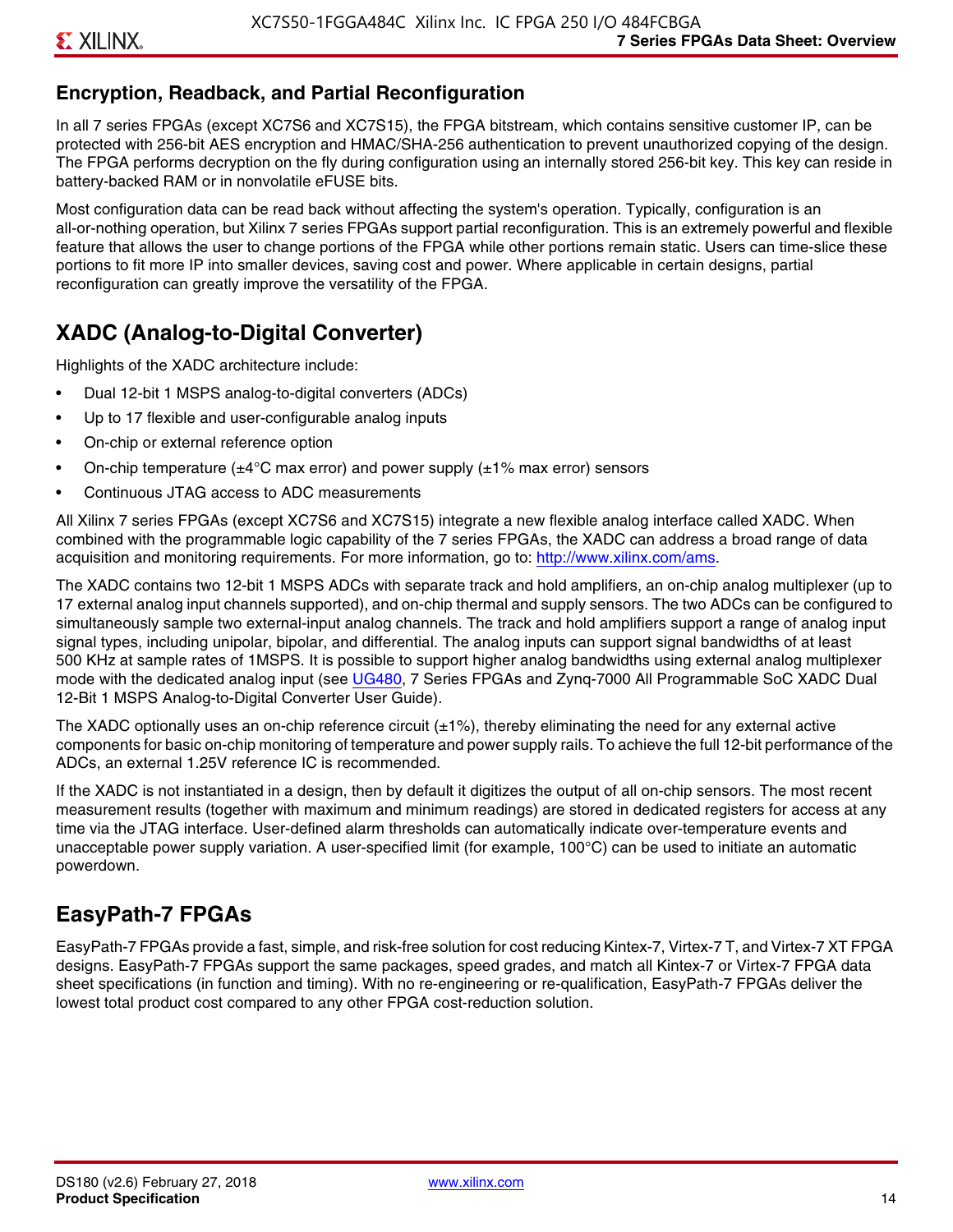### **7 Series FPGA Ordering Information**

Table 12 shows the speed and temperature grades available in the different device families. Some devices might not be available in every speed and temperature grade.

#### *Table 12:* **7 Series Speed Grade and Temperature Ranges**

| <b>Device</b> |                                    |                                                        |                                                    | Speed Grade, Temperature Range, and Operating Voltage  |                                                      |
|---------------|------------------------------------|--------------------------------------------------------|----------------------------------------------------|--------------------------------------------------------|------------------------------------------------------|
| Family        | <b>Devices</b>                     | <b>Commercial (C)</b><br>$0^\circ$ C to +85 $^\circ$ C | Extended (E)<br>$0^{\circ}$ C to +100 $^{\circ}$ C | Industrial (I)<br>$-40^{\circ}$ C to +100 $^{\circ}$ C | Expanded (Q)<br>$-40^{\circ}$ C to +125 $^{\circ}$ C |
|               |                                    | $-2C(1.0V)$                                            |                                                    | $-21(1.0V)$                                            |                                                      |
| Spartan-7     | All                                | $-1C(1.0V)$                                            |                                                    | $-11(1.0V)$                                            | $-1Q(1.0V)$                                          |
|               |                                    |                                                        |                                                    | $-1LI(0.95V)$                                          |                                                      |
|               |                                    |                                                        | $-3E(1.0V)$                                        |                                                        |                                                      |
|               |                                    | $-2C(1.0V)$                                            |                                                    | $-21(1.0V)$                                            |                                                      |
| Artix-7       | All                                |                                                        | -2LE (1.0V or 0.9V)                                |                                                        |                                                      |
|               |                                    | $-1C(1.0V)$                                            |                                                    | $-11(1.0V)$                                            |                                                      |
|               |                                    |                                                        |                                                    | $-1LI(0.95V)$                                          |                                                      |
|               |                                    |                                                        | $-3E(1.0V)$                                        |                                                        |                                                      |
|               |                                    | $-2C(1.0V)$                                            |                                                    | $-21(1.0V)$                                            |                                                      |
|               | XC7K70T                            |                                                        | -2LE (1.0V or 0.9V)                                |                                                        |                                                      |
|               |                                    | $-1C(1.0V)$                                            |                                                    | $-11(1.0V)$                                            |                                                      |
| Kintex-7      | <b>XC7K160T</b>                    |                                                        | $-3E(1.0V)$                                        |                                                        |                                                      |
|               | <b>XC7K325T</b><br><b>XC7K355T</b> | $-2C(1.0V)$                                            |                                                    | $-21(1.0V)$                                            |                                                      |
|               | <b>XC7K410T</b>                    |                                                        | -2LE (1.0V or 0.9V)                                | $-2LI(0.95V)$                                          |                                                      |
|               | <b>XC7K420T</b><br><b>XC7K480T</b> | $-1C(1.0V)$                                            |                                                    | $-11(1.0V)$                                            |                                                      |
|               |                                    |                                                        | $-3E(1.0V)$                                        |                                                        |                                                      |
|               |                                    | $-2C(1.0V)$                                            |                                                    | $-21(1.0V)$                                            |                                                      |
|               | <b>XC7V585T</b>                    |                                                        | $-2LE(1.0V)$                                       |                                                        |                                                      |
|               |                                    | $-1C(1.0V)$                                            |                                                    | $-11(1.0V)$                                            |                                                      |
| Virtex-7 T    |                                    | $-2C(1.0V)$                                            |                                                    |                                                        |                                                      |
|               |                                    |                                                        | $-2GE(1.0V)$                                       |                                                        |                                                      |
|               | XC7V2000T                          |                                                        | $-2LE(1.0V)$                                       |                                                        |                                                      |
|               |                                    | $-1C(1.0V)$                                            |                                                    | $-11(1.0V)$                                            |                                                      |
|               |                                    |                                                        | $-3E(1.0V)$                                        |                                                        |                                                      |
|               | XC7VX330T                          | $-2C(1.0V)$                                            |                                                    | $-21(1.0V)$                                            |                                                      |
|               | XC7VX415T<br>XC7VX485T             |                                                        | $-2LE(1.0V)$                                       |                                                        |                                                      |
|               | XC7VX550T<br>XC7VX690T             |                                                        |                                                    |                                                        |                                                      |
|               |                                    | $-1C(1.0V)$                                            |                                                    | -11 (1.0V)                                             |                                                      |
|               |                                    | $-2C(1.0V)$                                            |                                                    |                                                        |                                                      |
| Virtex-7 XT   | XC7VX980T                          |                                                        | $-2LE(1.0V)$                                       |                                                        |                                                      |
|               |                                    | $-1C(1.0V)$                                            |                                                    | $-11(1.0V)$                                            |                                                      |
|               |                                    | $-2C(1.0V)$                                            |                                                    |                                                        |                                                      |
|               |                                    |                                                        | $-2GE(1.0V)$                                       |                                                        |                                                      |
|               | XC7VX1140T                         |                                                        | $-2LE(1.0V)$                                       |                                                        |                                                      |
|               |                                    | $-1C(1.0V)$                                            |                                                    | $-11(1.0V)$                                            |                                                      |
|               |                                    | $-2C(1.0V)$                                            |                                                    |                                                        |                                                      |
|               |                                    |                                                        | $-2GE(1.0V)$                                       |                                                        |                                                      |
| Virtex-7 HT   | All                                |                                                        | $-2LE(1.0V)$                                       |                                                        |                                                      |
|               |                                    | $-1C(1.0V)$                                            |                                                    |                                                        |                                                      |
|               |                                    |                                                        |                                                    |                                                        |                                                      |

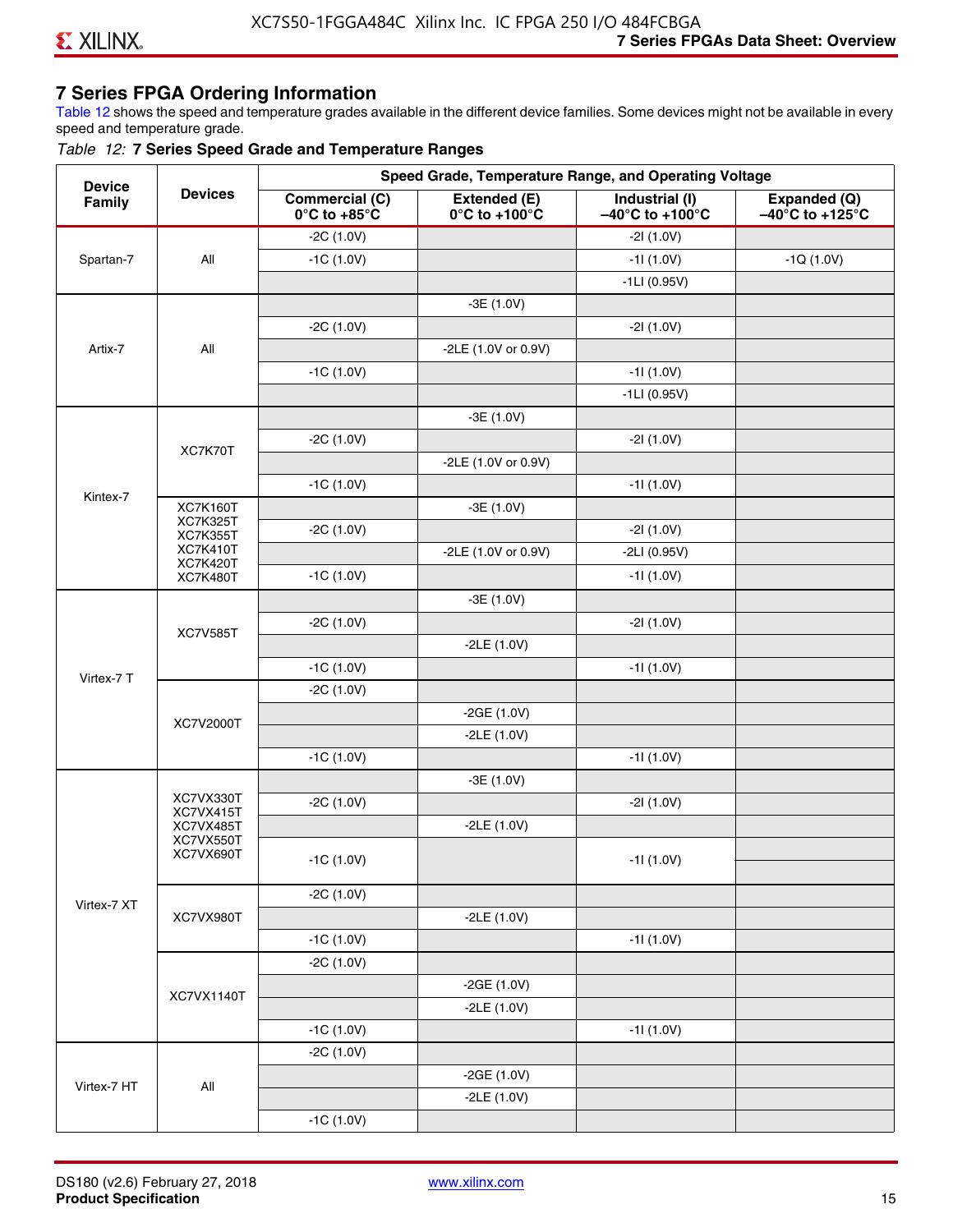The Spartan-7 FPGA ordering information is shown in Figure 1. Refer to the Package Marking section of [UG475,](http://www.xilinx.com/support/documentation/user_guides/ug475_7Series_Pkg_Pinout.pdf) *7 Series FPGAs Packaging and Pinout* for a more detailed explanation of the device markings.





The Artix-7, Kintex-7, and Virtex-7 FPGA ordering information, shown in Figure 2, applies to all packages including Pb-Free. Refer to the Package Marking section of [UG475](http://www.xilinx.com/support/documentation/user_guides/ug475_7Series_Pkg_Pinout.pdf), *7 Series FPGAs Packaging and Pinout* for a more detailed explanation of the device markings.



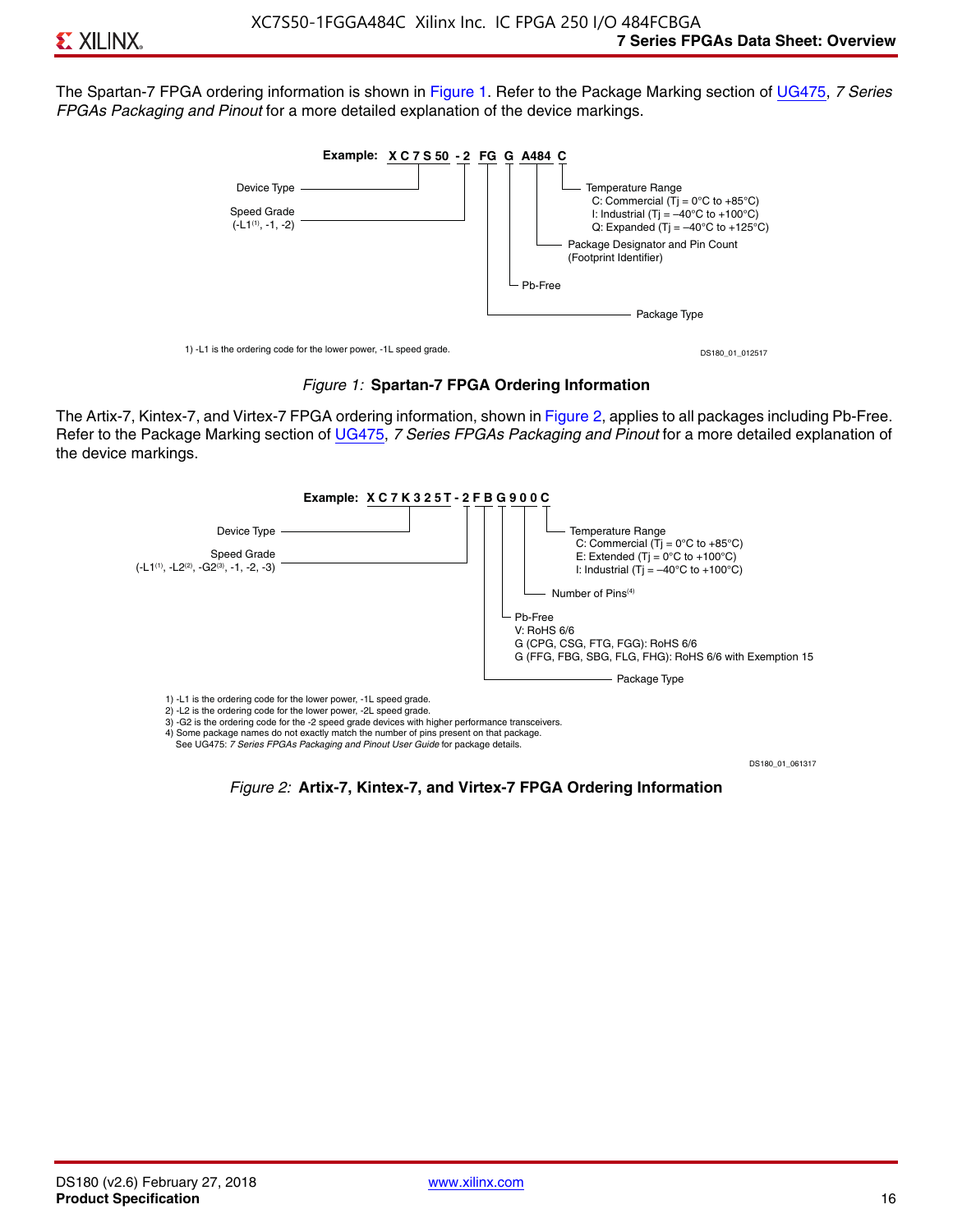# **Revision History**

The following table shows the revision history for this document:

| <b>Date</b> | <b>Version</b> | <b>Description of Revisions</b>                                                                                                                                                                                                                                                                                                                                                                                                                                                                                                                                                                                                                                                                                                                                                                                                                                                                                                                                                                                                                                                                                                                                                                                                                                                                                       |
|-------------|----------------|-----------------------------------------------------------------------------------------------------------------------------------------------------------------------------------------------------------------------------------------------------------------------------------------------------------------------------------------------------------------------------------------------------------------------------------------------------------------------------------------------------------------------------------------------------------------------------------------------------------------------------------------------------------------------------------------------------------------------------------------------------------------------------------------------------------------------------------------------------------------------------------------------------------------------------------------------------------------------------------------------------------------------------------------------------------------------------------------------------------------------------------------------------------------------------------------------------------------------------------------------------------------------------------------------------------------------|
| 06/21/10    | 1.0            | Initial Xilinx release.                                                                                                                                                                                                                                                                                                                                                                                                                                                                                                                                                                                                                                                                                                                                                                                                                                                                                                                                                                                                                                                                                                                                                                                                                                                                                               |
| 07/30/10    | 1.1            | Added SHA-256 to authentication information. Updated Table 5, Table 7, Virtex-7 FPGA Device-<br>Package Combinations and Maximum I/Os table (Virtex-7 T devices), and Table 9 with ball pitch<br>information and voltage bank information. Updated DSP and Logic Slice information in Table 8.<br><b>Updated Low-Power Gigabit Transceivers.</b>                                                                                                                                                                                                                                                                                                                                                                                                                                                                                                                                                                                                                                                                                                                                                                                                                                                                                                                                                                      |
| 09/24/10    | 1.2            | In General Description, updated 4.7 TMACS DSP to 5.0 TMACS DSP. In Table 1, added Note 1;<br>updated Peak DSP Performance for Kintex-7 and Virtex-7 families. In Table 4, updated CMT<br>information for XC7A175T and XC7A355T. In Table 6, replaced XC7K120T with XC7K160T and<br>replaced XC7K230T with XC7K325T-and updated corresponding information. Also added<br>XC7K355T, XC7K420T, and XC7K480T. In Table 7, replaced XC7K230T with XC7K325T. In Table 8,<br>updated XC7V450T Logic Cell, CLB, block RAM, and PCI information; updated XC7VX415T and<br>XC7VX690T PCI information; updated XC7V1500T, and XC7V2000T block RAM information; and<br>replaced XC7VX605T with XC7VX575T, replaced XC7VX895T with XC7VX850T, and replaced<br>XC7VX910T with XC7VX865T—and updated corresponding information. Updated Digital Signal<br>Processing - DSP Slice with operating speed of 640 MHz. Removed specific transceiver type from<br>Out-of-Band Signaling. In Virtex-7 FPGA Device-Package Combinations and Maximum I/Os table<br>(Virtex-7 T devices), replaced XC7VX605T with XC7VX575T and added table notes 2 and 3. In<br>Table 9, removed the FFG784 package for the XC7VX485T device; replaced XC7VX605T with<br>XC7VX575T; replaced XC7VX895T with XC7VX850T; and replaced XC7VX910T with XC7VX865T. |
| 10/20/10    | 1.3            | In Table 7, replaced XC7K120T with XC7K160T. Updated Digital Signal Processing - DSP Slice.                                                                                                                                                                                                                                                                                                                                                                                                                                                                                                                                                                                                                                                                                                                                                                                                                                                                                                                                                                                                                                                                                                                                                                                                                           |
| 11/17/10    | 1.4            | Updated maximum I/O bandwidth to 3.1 Tb/s in General Description. Updated Peak Transceiver Speed<br>for Virtex-7 FPGAs in Summary of 7 Series FPGA Features and in Table 1. Updated Peak DSP<br>Performance values in Table 1 and Digital Signal Processing - DSP Slice. In Table 7, updated<br>XC7K70T I/O information. In Table 8, added XC7VH290T, XC7VH580T, and XC7VH870T devices and<br>updated total I/O banks information for the XC7V585T, XC7V855T, XC7V1500T, and XC7VX865T<br>devices. In Table 9, updated XC7VX415T, XC7VX485T, XC7VX690T, XC7VX850T, and XC7VX865T<br>device information. Added Table 11. Updated Low-Power Gigabit Transceivers information, including<br>the addition of the GTZ transceivers.                                                                                                                                                                                                                                                                                                                                                                                                                                                                                                                                                                                        |
| 02/22/11    | 1.5            | Updated Summary of 7 Series FPGA Features and the Low-Power Gigabit Transceivers highlights and<br>section. In Table 1, updated Kintex-7 FPGA, Artix-7 FPGA information. In Table 4, updated XC7A175T.<br>Also, updated XC7A355T. Added three Artix-7 FPGA packages to Table 5: SBG325, SBG484, and<br>FBG485, changed package from FGG784 to FBG784, and updated package information for<br>XC7A175T and XC7A355T devices. In Table 6, updated XC7K160T and added three devices:<br>XC7K355T, XC7K420T, and XC7K480T. In Table 7, updated XC7K70T package information and added<br>three devices: XC7K355T, XC7K420T, and XC7K480T. In Table 8, added note 1 (EasyPath FPGAs)<br>and updated note 7 to include GTZ transceivers. In Virtex-7 FPGA Device-Package Combinations and<br>Maximum I/Os table (Virtex-7 T devices), added two Virtex-7 FPGA packages: FHG1157 and<br>FHG1761, and updated XC7V1500T (no FFG1157) and XC7V2000T (no FFG1761) package<br>information and removed the associated notes. Added CLBs, Slices, and LUTs. Updated Input/Output.<br>Added EasyPath-7 FPGAs.                                                                                                                                                                                                                        |
| 03/28/11    | 1.6            | Updated General Description, Summary of 7 Series FPGA Features, Table 1, Table 4, Table 5, Table 6,<br>Table 7, Table 8, Table 9 (combined Virtex-7 T and XT devices in one table), and Table 11. Updated the<br>Low-Power Gigabit Transceivers highlights and section. Updated Block RAM, Integrated Interface<br>Blocks for PCI Express Designs, Configuration, Encryption, Readback, and Partial Reconfiguration,<br>XADC (Analog-to-Digital Converter), 7 Series FPGA Ordering Information, and EasyPath-7 FPGAs.                                                                                                                                                                                                                                                                                                                                                                                                                                                                                                                                                                                                                                                                                                                                                                                                 |
| 07/06/11    | 1.7            | Updated General Description, Summary of 7 Series FPGA Features, Table 1, Table 4, Table 6, Table 8,<br>Table 9 and Table 11. Added Table 10. Added Stacked Silicon Interconnect (SSI) Technology. Updated<br>Transmitter, Configuration, and XADC (Analog-to-Digital Converter). Updated Figure 1.                                                                                                                                                                                                                                                                                                                                                                                                                                                                                                                                                                                                                                                                                                                                                                                                                                                                                                                                                                                                                    |
| 09/13/11    | 1.8            | Updated General Description, Table 1, Table 4, Table 5, Table 8, CLBs, Slices, and LUTs,<br>Configuration, and 7 Series FPGA Ordering Information.                                                                                                                                                                                                                                                                                                                                                                                                                                                                                                                                                                                                                                                                                                                                                                                                                                                                                                                                                                                                                                                                                                                                                                    |
| 01/15/12    | 1.9            | Updated General Description, Table 1, Table 4, Table 5, Table 6, Table 7, Table 8, Table 10, Table 11,<br>Block RAM, Digital Signal Processing - DSP Slice, Low-Power Gigabit Transceivers, Integrated<br>Interface Blocks for PCI Express Designs, Configuration, EasyPath-7 FPGAs, and 7 Series FPGA<br>Ordering Information.                                                                                                                                                                                                                                                                                                                                                                                                                                                                                                                                                                                                                                                                                                                                                                                                                                                                                                                                                                                       |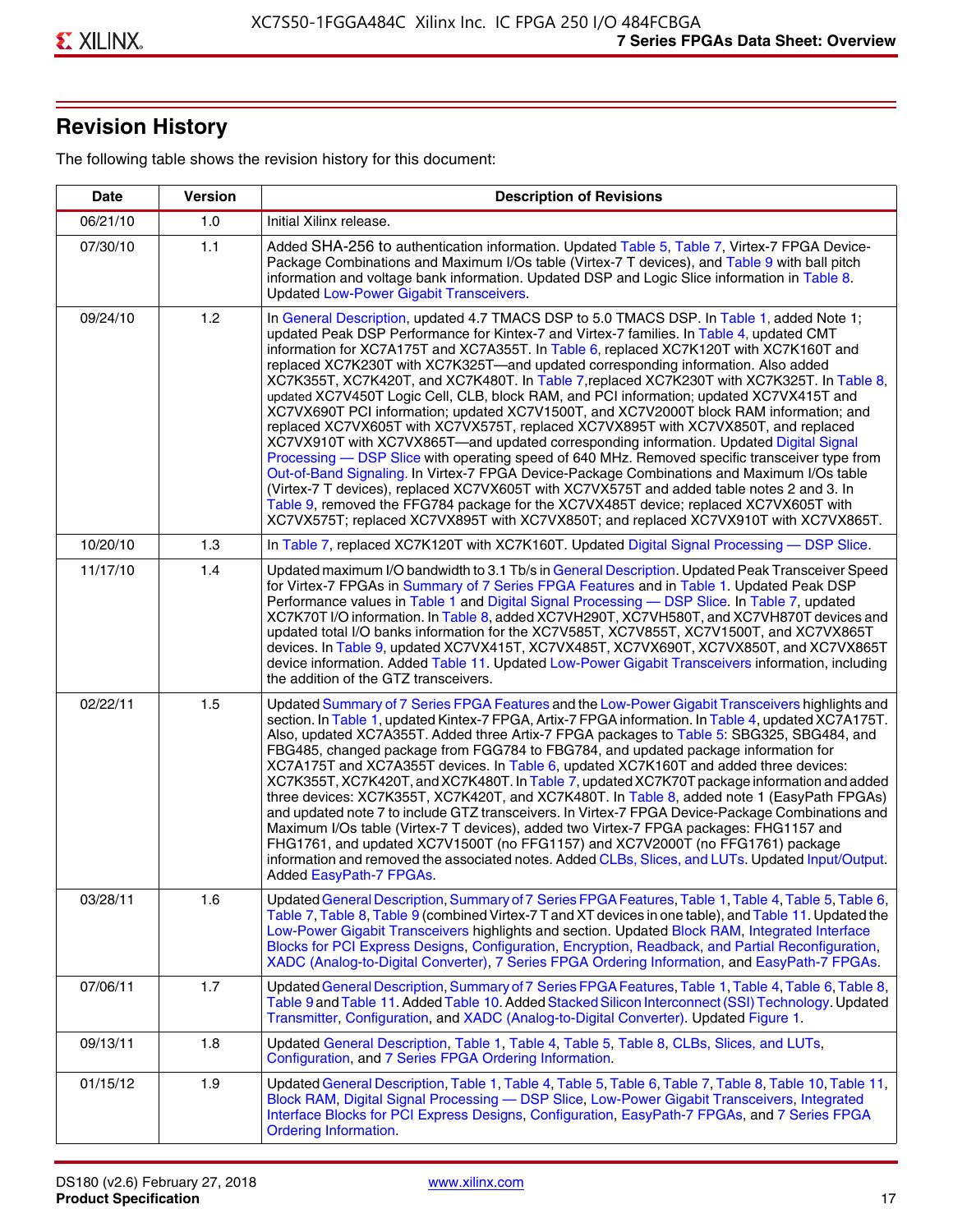| <b>Date</b> | <b>Version</b> | <b>Description of Revisions</b>                                                                                                                                                                                                                                                                                                                                                                                                                                     |
|-------------|----------------|---------------------------------------------------------------------------------------------------------------------------------------------------------------------------------------------------------------------------------------------------------------------------------------------------------------------------------------------------------------------------------------------------------------------------------------------------------------------|
| 03/02/12    | 1.10           | Updated General Description, Table 5, and Table 12.                                                                                                                                                                                                                                                                                                                                                                                                                 |
| 05/02/12    | 1.11           | Updated Table 7, Table 9, Table 10, Low-Power Gigabit Transceivers, and 7 Series FPGA Ordering<br>Information. Added 7 Series FPGA Ordering Information.                                                                                                                                                                                                                                                                                                            |
| 10/15/12    | 1.12           | Updated overview with Artix-7 SL and SLT devices. Updated Table 1, Table 4, Table 5, Table 8, Table 9,<br>Table 10, Table 11, and Table 12. Added Table 3. Updated Regional Clocks, Block RAM, Integrated<br>Interface Blocks for PCI Express Designs, Configuration, and 7 Series FPGA Ordering Information.                                                                                                                                                       |
| 11/30/12    | 1.13           | Updated notes in Table 4 and Table 12. Updated XADC (Analog-to-Digital Converter).                                                                                                                                                                                                                                                                                                                                                                                  |
| 07/29/13    | 1.14           | Removed SL and SLT devices. Updated General Description, Table 4, Table 5, notes in Table 6 and<br>Table 8, Regional Clocks, Input/Output, Low-Power Gigabit Transceivers, Integrated Interface Blocks<br>for PCI Express Designs, Configuration, and 7 Series FPGA Ordering Information. Removed previous<br>Table 3.                                                                                                                                              |
| 02/18/14    | 1.15           | Changed document classification to Product Specification from Preliminary Product Specification.<br>Updated HR I/O information for XC7A35T and XC7A50T in Table 5. Updated XC7VH870T I/O<br>information in Table 8. Updated Table 11.                                                                                                                                                                                                                               |
| 10/08/14    | 1.16           | Added XC7A15T to Table 4 and Table 5. Removed HCG1931 and HCG1932 from Table 11. Updated<br>Input/Output Delay; Block RAM; Configuration; I/O Clocks; and Updated Table 12 and Figure 1.                                                                                                                                                                                                                                                                            |
| 12/17/14    | 1.16.1         | Typographical edit.                                                                                                                                                                                                                                                                                                                                                                                                                                                 |
| 05/27/15    | 1.17           | Updated Table 5, Table 7, Table 9, Table 10, Table 11, and Figure 1.                                                                                                                                                                                                                                                                                                                                                                                                |
| 09/27/16    | 2.0            | Added Spartan-7 devices throughout document, including Table 1, Table 2, Table 3, and Table 12.<br>Added two Artix-7 devices XC7A12T and XC7A25T throughout document, including Table 4, Table 5,<br>and Table 12. Updated General Description; Figure 1, Table 7, Regional Clocks, Block RAM,<br>Integrated Interface Blocks for PCI Express Designs, Configuration, Encryption, Readback, and Partial<br>Reconfiguration, and XADC (Analog-to-Digital Converter). |
| 10/20/16    | 2.1            | Updated Table 5.                                                                                                                                                                                                                                                                                                                                                                                                                                                    |
| 12/15/16    | 2.2            | Updated Table 3.                                                                                                                                                                                                                                                                                                                                                                                                                                                    |
| 03/17/17    | 2.3            | Updated Table 1, Table 5, Table 7, Table 9, Table 10, Table 12, and I/O Electrical Characteristics.                                                                                                                                                                                                                                                                                                                                                                 |
| 03/28/17    | 2.4            | Updated Table 7.                                                                                                                                                                                                                                                                                                                                                                                                                                                    |
| 08/01/17    | 2.5            | Updated Table 5 and Figure 2.                                                                                                                                                                                                                                                                                                                                                                                                                                       |
| 02/27/18    | 2.6            | Added MicroBlaze CPU information to the Summary of 7 Series FPGA Features and Table 1.                                                                                                                                                                                                                                                                                                                                                                              |

# **Notice of Disclaimer**

The information disclosed to you hereunder (the "Materials") is provided solely for the selection and use of Xilinx products. To the maximum extent permitted by applicable law: (1) Materials are made available "AS IS" and with all faults, Xilinx hereby DISCLAIMS ALL WARRANTIES AND CONDITIONS, EXPRESS, IMPLIED, OR STATUTORY, INCLUDING BUT NOT LIMITED TO WARRANTIES OF MERCHANTABILITY, NON-INFRINGEMENT, OR FITNESS FOR ANY PARTICULAR PURPOSE; and (2) Xilinx shall not be liable (whether in contract or tort, including negligence, or under any other theory of liability) for any loss or damage of any kind or nature related to, arising under, or in connection with, the Materials (including your use of the Materials), including for any direct, indirect, special, incidental, or consequential loss or damage (including loss of data, profits, goodwill, or any type of loss or damage suffered as a result of any action brought by a third party) even if such damage or loss was reasonably foreseeable or Xilinx had been advised of the possibility of the same. Xilinx assumes no obligation to correct any errors contained in the Materials or to notify you of updates to the Materials or to product specifications. You may not reproduce, modify, distribute, or publicly display the Materials without prior written consent. Certain products are subject to the terms and conditions of Xilinx's limited warranty, please refer to Xilinx's Terms of Sale which can be viewed at [www.xilinx.com/legal.htm#tos;](www.xilinx.com/legal.htm#tos) IP cores may be subject to warranty and support terms contained in a license issued to you by Xilinx. Xilinx products are not designed or intended to be fail-safe or for use in any application requiring fail-safe performance; you assume sole risk and liability for use of Xilinx products in such critical applications, please refer to Xilinx's Terms of Sale which can be viewed at <www.xilinx.com/legal.htm#tos>.

# **Automotive Applications Disclaimer**

AUTOMOTIVE PRODUCTS (IDENTIFIED AS "XA" IN THE PART NUMBER) ARE NOT WARRANTED FOR USE IN THE DEPLOYMENT OF AIRBAGS OR FOR USE IN APPLICATIONS THAT AFFECT CONTROL OF A VEHICLE ("SAFETY APPLICATION") UNLESS THERE IS A SAFETY CONCEPT OR REDUNDANCY FEATURE CONSISTENT WITH THE ISO 26262 AUTOMOTIVE SAFETY STANDARD ("SAFETY DESIGN"). CUSTOMER SHALL, PRIOR TO USING OR DISTRIBUTING ANY SYSTEMS THAT INCORPORATE PRODUCTS, THOROUGHLY TEST SUCH SYSTEMS FOR SAFETY PURPOSES. USE OF PRODUCTS IN A SAFETY APPLICATION WITHOUT A SAFETY DESIGN IS FULLY AT THE RISK OF CUSTOMER, SUBJECT ONLY TO APPLICABLE LAWS AND REGULATIONS GOVERNING LIMITATIONS ON PRODUCT LIABILITY.